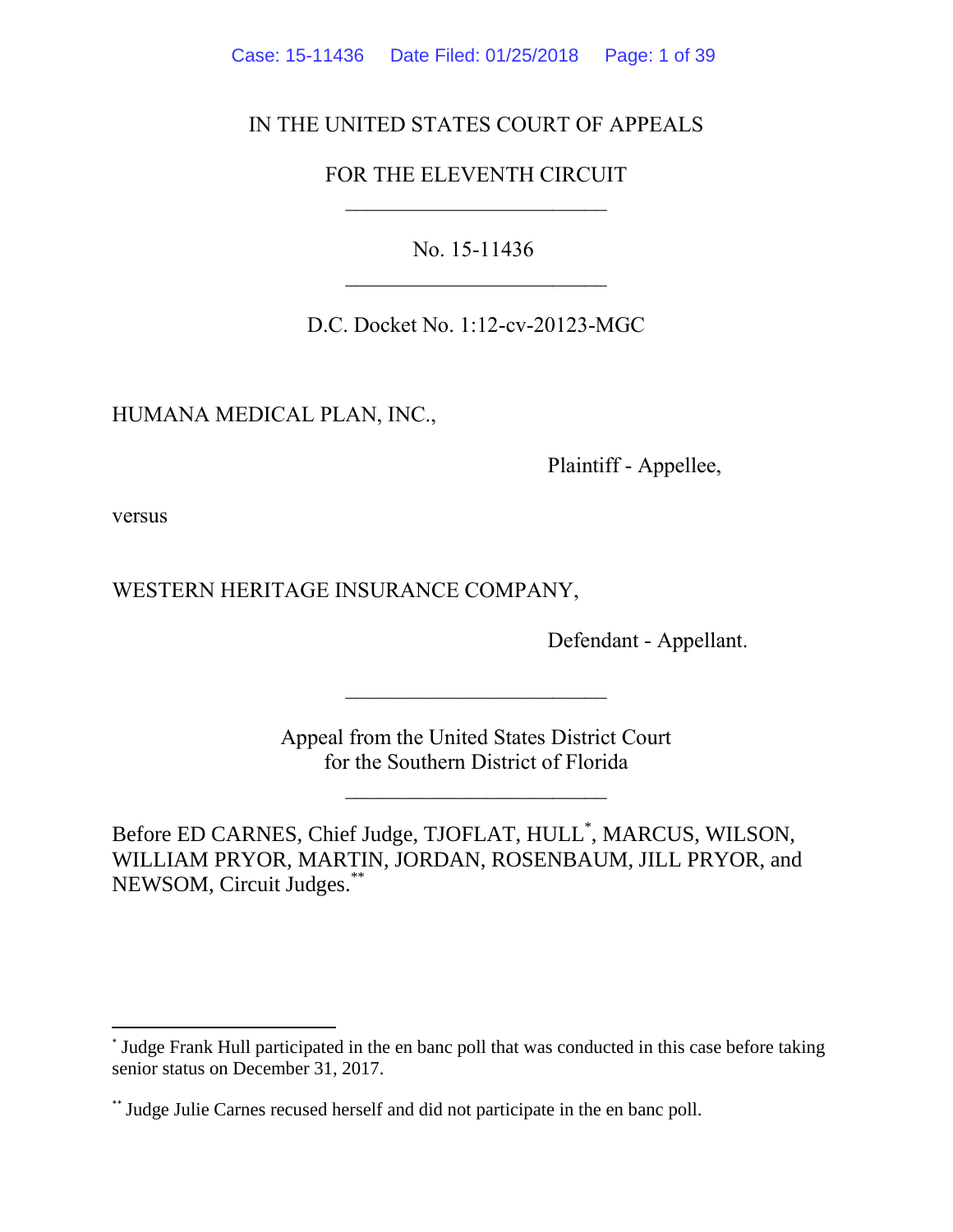# BY THE COURT:

A member of this Court in active service having requested a poll on whether this case should be reheard by the Court sitting en banc, and a majority of the judges in active service on this Court having voted against granting a rehearing en banc, it is ORDERED that this case will not be reheard en banc.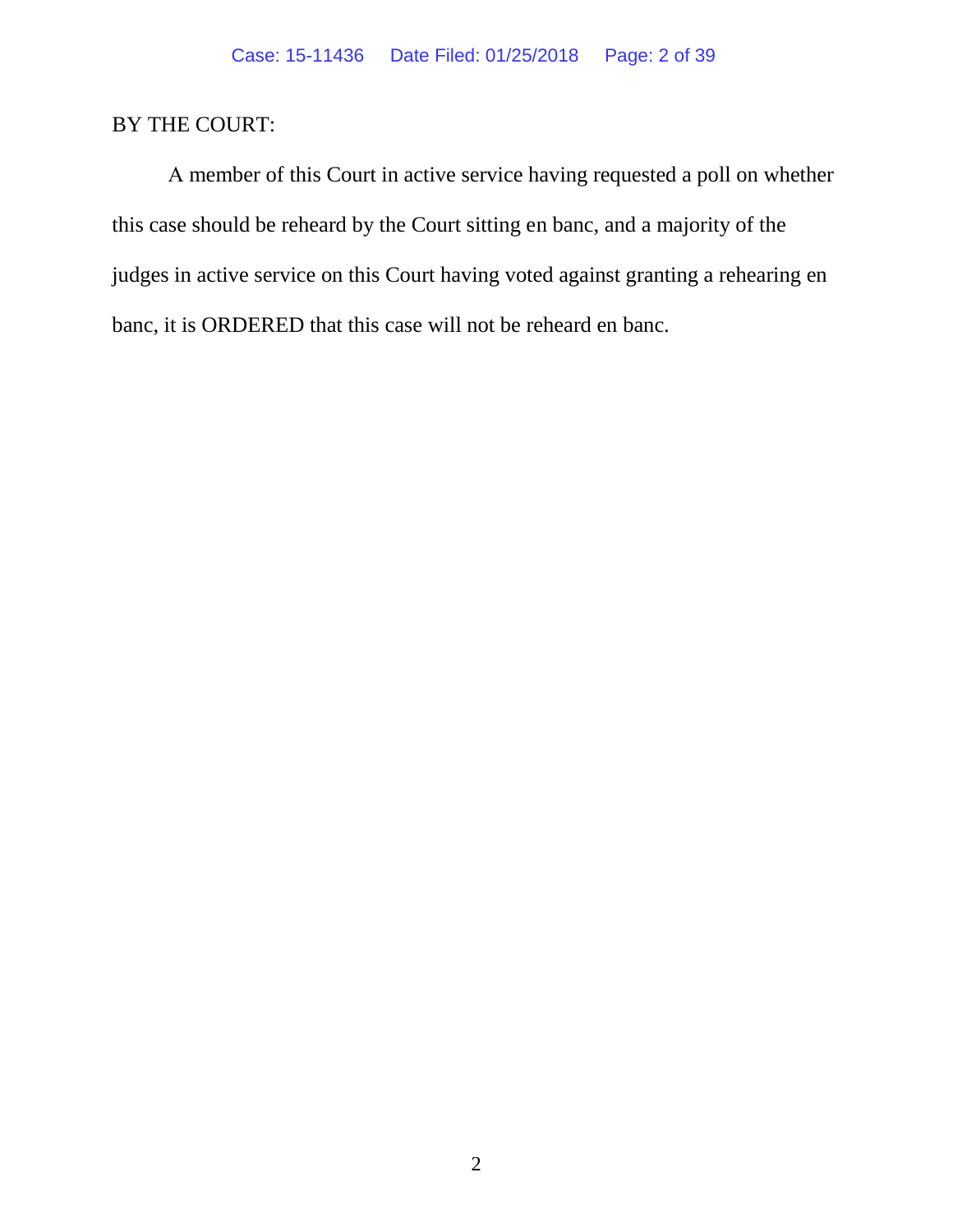TJOFLAT, Circuit Judge, dissenting:

 $\overline{a}$ 

This case was brought by Humana Medical Plan, Inc., a medical insurer, against Western Heritage Insurance Company, the liability insurer of an alleged tortfeasor, to recover the sums Humana paid for the treatment of the injuries its insured, Mary Reale, sustained due to the tortfeasor's negligent act.

Under the scenario presented by this case—a common one in insurance litigation—the medical insurer is a subrogee of its insured's tort claim to the extent of the sums it paid for the insured's treatment.<sup>1</sup> Under the common law and/or state statutory laws that codify the common law, if the insured establishes the tortfeasor's liability and the tortfeasor has a liability insurance policy that covers such liability, the medical insurer has a right to reimbursement of any expenses it paid on behalf of the insured that were included in the insured's recovery. This reflects the basic principle of indemnification behind all sorts of insurance agreements. *See* 13 Jeffrey E. Thomas & Francis J. Mootz, III, *New Appleman on Insurance Law Library Edition* § 158.02 (2017) ("Although an insurer is

<sup>&</sup>lt;sup>1</sup> At common law, a medical insurer's entitlement to the proceeds of the insured's tort claim is derivative of the medical provider's lien on the proceeds of the insured's recovery representing the insured's medical expenses. The medical provider treats the patient in exchange for the patient's obligation to pay the provider for the treatment rendered. The medical provider obtains subrogation rights as collateral to secure the patient's debt. If the patient sues a tortfeasor for his injuries, the patient gives the medical provider a lien on the portion of the patient's recovery paid by the provider. Equitable principles give rise to this lien. *See infra* n.8 and accompanying text.

Now assume a medical insurer gets involved and pays the medical provider. At the point at which the insurer pays the provider for the treatment it provided to the insured, the insurer acquires the provider's lien on the insured's recovery for his medical expenses (but not the provider's claim against the patient for payment).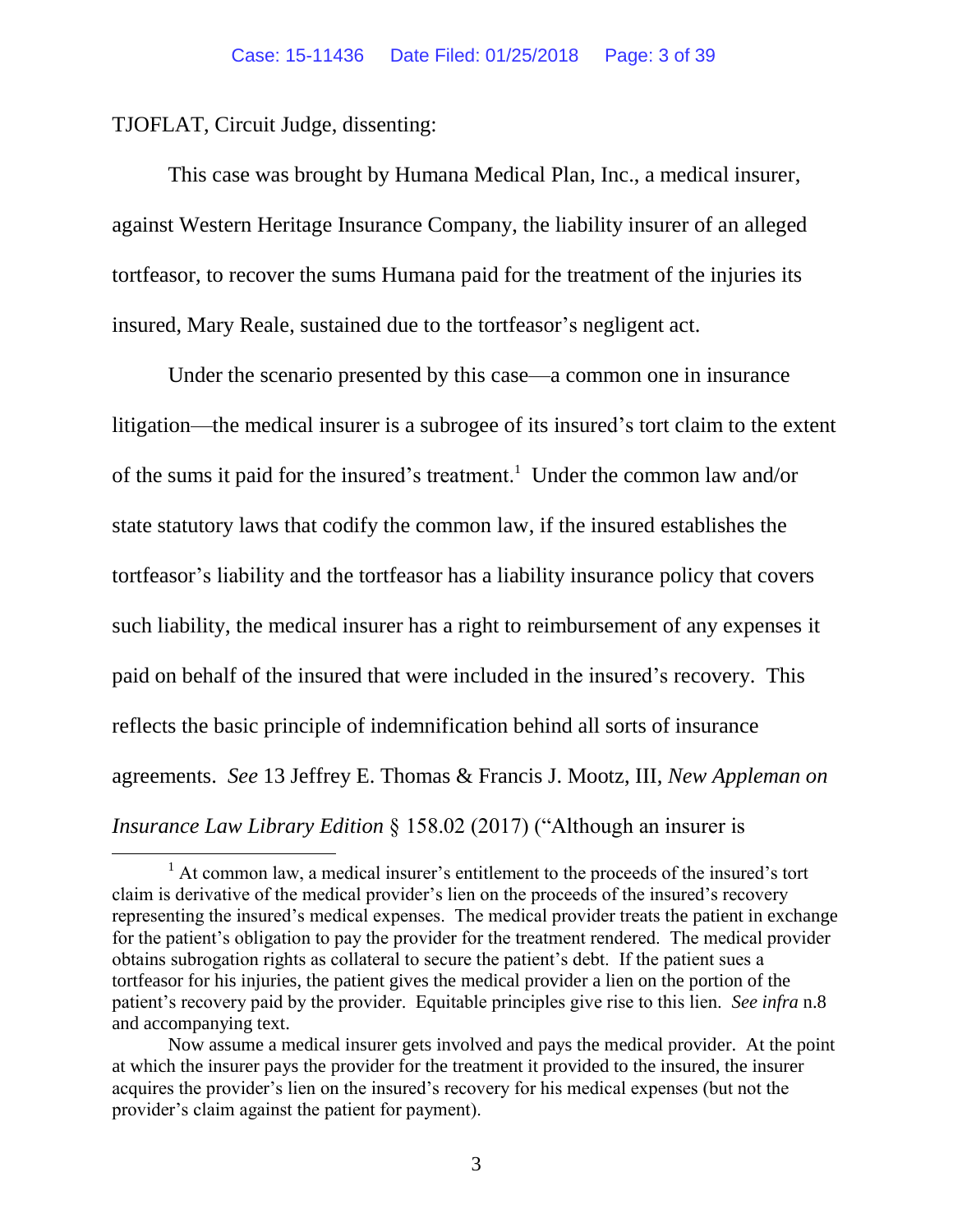#### Case: 15-11436 Date Filed: 01/25/2018 Page: 4 of 39

responsible for making payment, the wrongdoer is thought to be socially responsible. Placing the ultimate responsibility on the party who committed the breach or tort promotes social justice."). This right to recovery also prevents unjust enrichment: without the reimbursement right, the insured would enjoy a double recovery.

In this case, Reale sued the alleged tortfeasor in state court. The case settled without an admission of liability by the tortfeasor. Reale released her claim against the tortfeasor and Western, as the tortfeasor's liability insurer, for an amount that included the sums Humana, her medical insurer, had expended on her behalf. The state court, applying state law, honored Humana's right to reimbursement but awarded Humana only a portion of the sums it paid on Reale's behalf. Unsatisfied with the award, Humana filed the lawsuit now before this Court, seeking further reimbursement from Western under federal law. Humana's complaint alleged that an act of Congress entitled it to recover from Western *twice* the amount it had expended for Reale's treatment, notwithstanding (i) that Reale had released her claim against Western when she settled her case against the tortfeasor (without the tortfeasor's admission of liability); and (ii) that Western,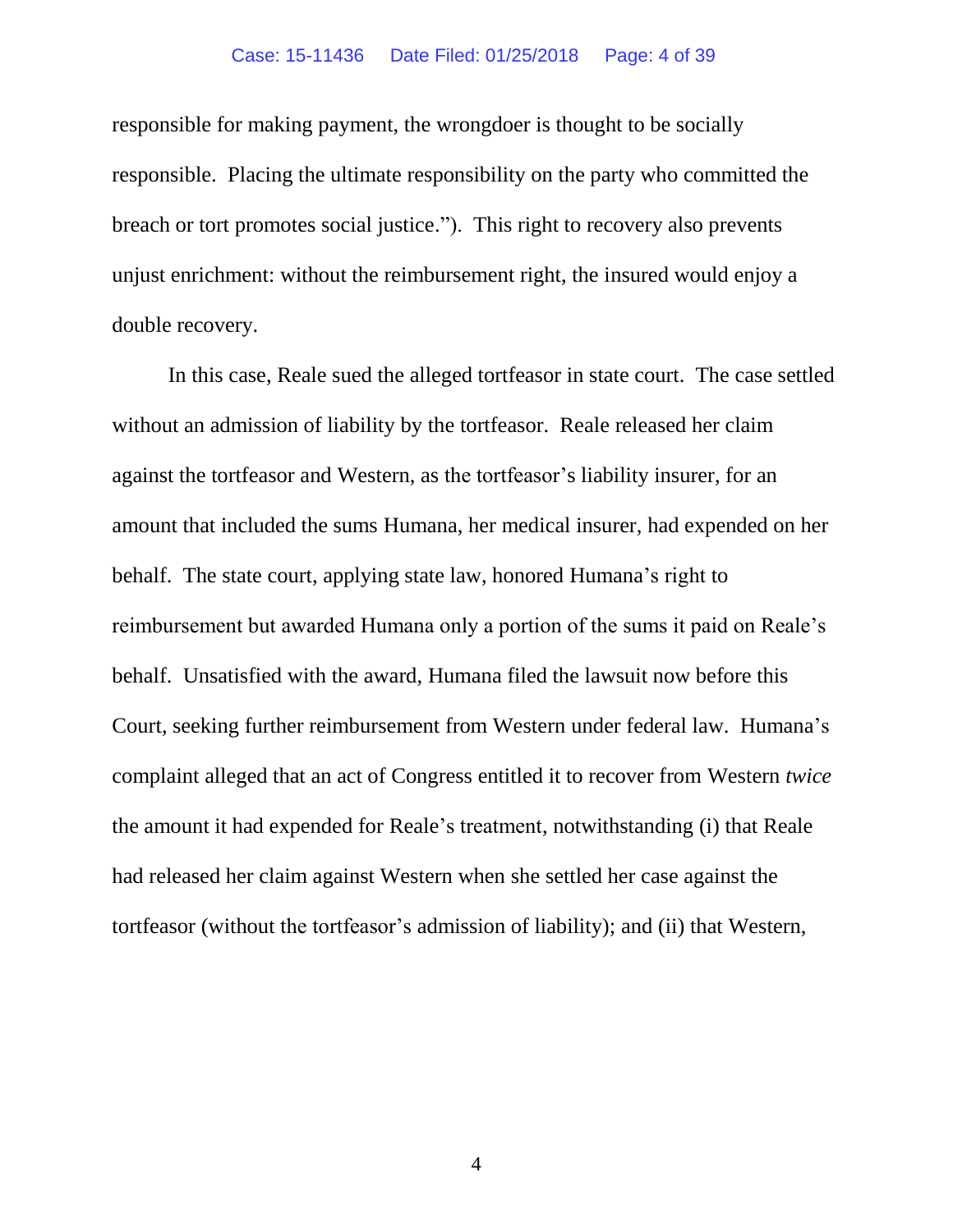having remitted the proceeds of the settlement, was rendered immune from suit under state  $law.<sup>2</sup>$ 

Is it possible that Congress provided Humana, and other medical insurers similarly situated, such an entitlement? Humana says yes, in the Medicare Secondary Payer Act ("MSP Act"). Humana, as a Medicare Advantage Organization ("MAO"), contracts with Medicare insureds to provide them with Medicare and other benefits. In the scenario portrayed above, because Humana did not receive full reimbursement from the proceeds of Reale's settlement, the MSP Act, according to Humana, provided it with a cause of action against Western for twice the amount it paid for Reale's medical care and treatment. All Humana had to do to recover that amount was establish the tortfeasor's liability for Reale's injuries and that Western covered that liability. Reale's settlement with Western established that. This notwithstanding that the tortfeasor and Western had settled Reale's claim without admitting fault and that Reale—by releasing her claim against them—effectively exonerated them of all state-law liability.

The District Court accepted Humana's interpretation of the MSP Act, and therefore concluded that MAOs like Humana have a cause of action against

 $\overline{a}$ 

<sup>2</sup> As indicated in note 1, *supra*, Humana paid Reale's medical providers and received in exchange those providers' liens on Reale's recovery from Western. In suing Western, Humana was not seeking to enforce the liens it acquired from Reale's medical providers. Rather, Humana sought to cash in on an entitlement to full reimbursement it allegedly received under federal law. That entitlement, according to Humana, came to fruition once Western settled with Reale, compensated her for her medical expenses, and refused to reimburse Humana for those expenses thereafter.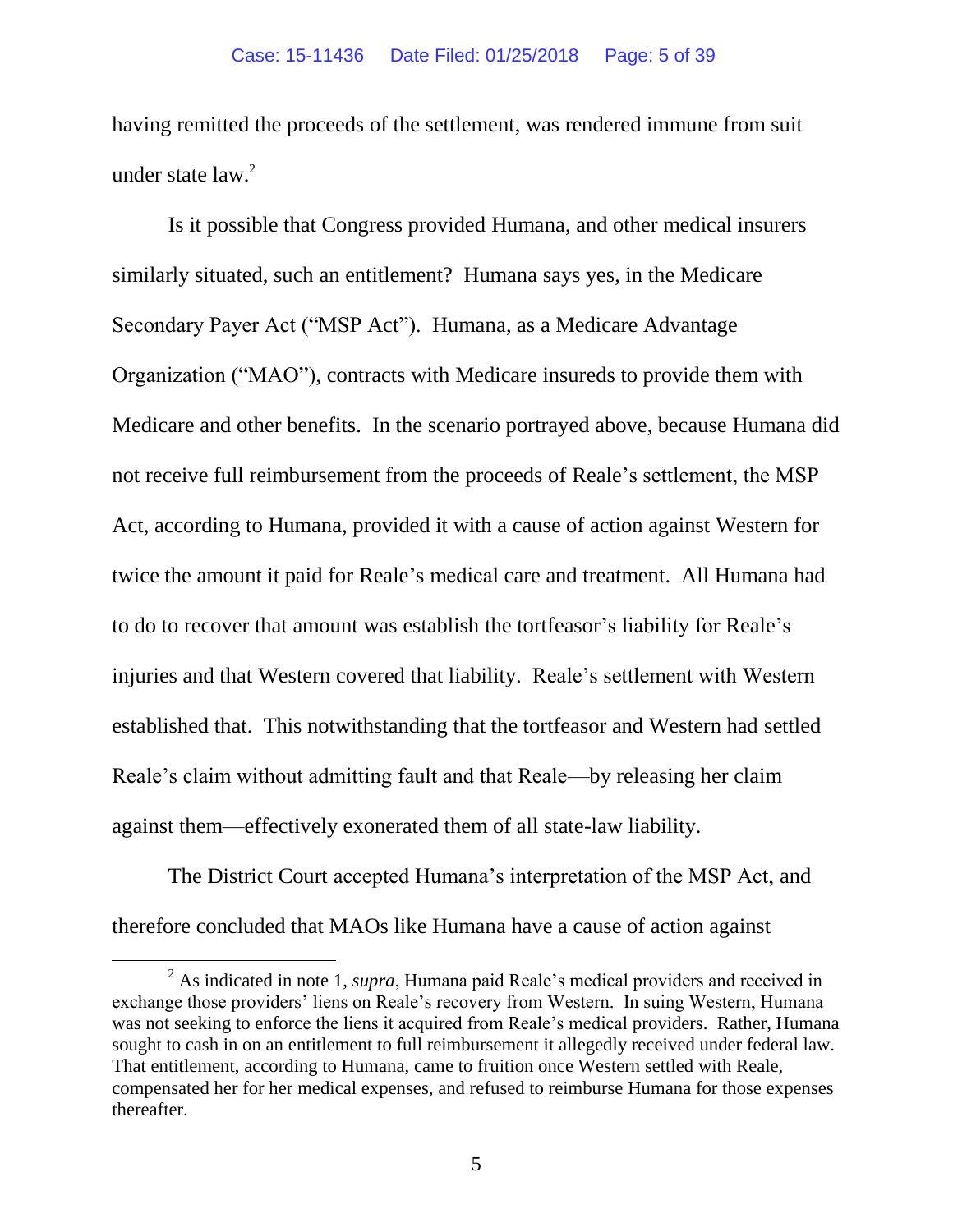liability insurers like Western for damages in double the amount of their reimbursement claims. *Humana Med. Plan, Inc. v. W. Heritage Ins. Co.*, 94 F. Supp. 3d 1285 (S.D. Fla. 2015). The District Court reached this conclusion without discussing the displacing effect its holding would have on state subrogation laws in this Circuit. Nor did the Court appear concerned that its holding would nullify totally the release Reale gave the tortfeasor and Western. Western appealed, and a divided panel of this Court affirmed. *Humana Med. Plan, Inc. v. W. Heritage Ins. Co., 832 F.3d 1229 (11th Cir. 2016).*<sup>3</sup>

This Court has voted to deny rehearing en banc. I dissent. The statutory right of action cited by Humana, the District Court, and the panel majority was not intended to protect MAOs. The policy reasons behind the right of action differ starkly from those which motivated the creation of the Medicare Advantage program. Moreover, the statutory text of the right of action never references Medicare Advantage insurers at all. Nor could it: the right of action predated the Medicare Advantage program, and the statute that codified Medicare Advantage insurers' common law subrogation rights, by seventeen years.

Below, I begin my discussion of the case at hand with an overview of Medicare's statutory scheme, followed by an explanation of how Medicare

 $\overline{a}$ 

 $3$  In affirming the District Court's judgment, the panel agreed with the Third Circuit's decision in *In re Avandia Mktg., Sales Practices & Prods. Liab. Litig.*, which also concluded that the MSP Act affords MAOs a federal right to sue liability insurers for double damages. 685 F.3d 353, 367 (3d Cir. 2012).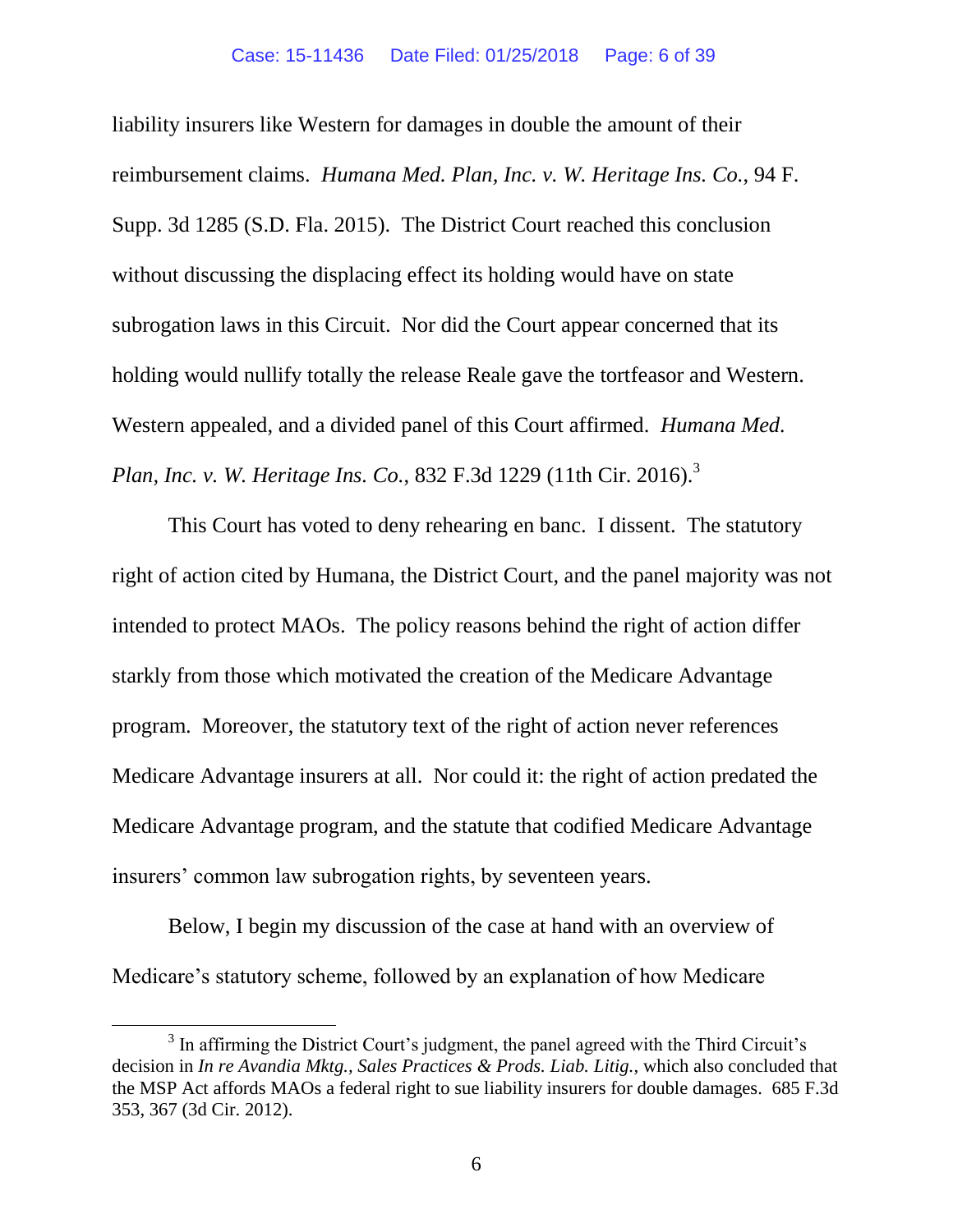Advantage works. I then explain why transmuting the private right of action meant for the traditional Medicare scheme into the Medicare Advantage setting defies the plain statutory text and ignores the policy reasons behind traditional Medicare and Medicare Advantage, respectively. Finally, I show how the Court's decision destroys the state-law framework that already exists to protect the subrogation rights of private insurers, like MAOs, and significantly frustrates the longestablished public-policy goal of favoring compromise and settlement of civil claims in place of expensive, and here duplicative, litigation. Under the Court's holding, these results are the heavy price paid to afford MAOs a strict right to recover double their outlays from nonpaying liability insurers.

## I.

## A. *Traditional Medicare*

Under the traditional Medicare framework, the Government acts as the health insurer, so it pays medical expenses directly out of the public fisc. Ctrs. for Medicare & Medicaid Servs., *How Is Medicare Funded?*, Medicare.gov (last visited Jan. 12, 2018), https://www.medicare.gov/about-us/how-medicare-isfunded/medicare-funding.html. In 1980, Congress enacted the MSP Act to protect the Medicare Trust Funds and rein in Medicare costs, which at that time were vastly exceeding actuarial projections. 5 James B. Wadley, *West's Federal Administrative Practice* § 6305 (2017). To accomplish this purpose, the Act, 42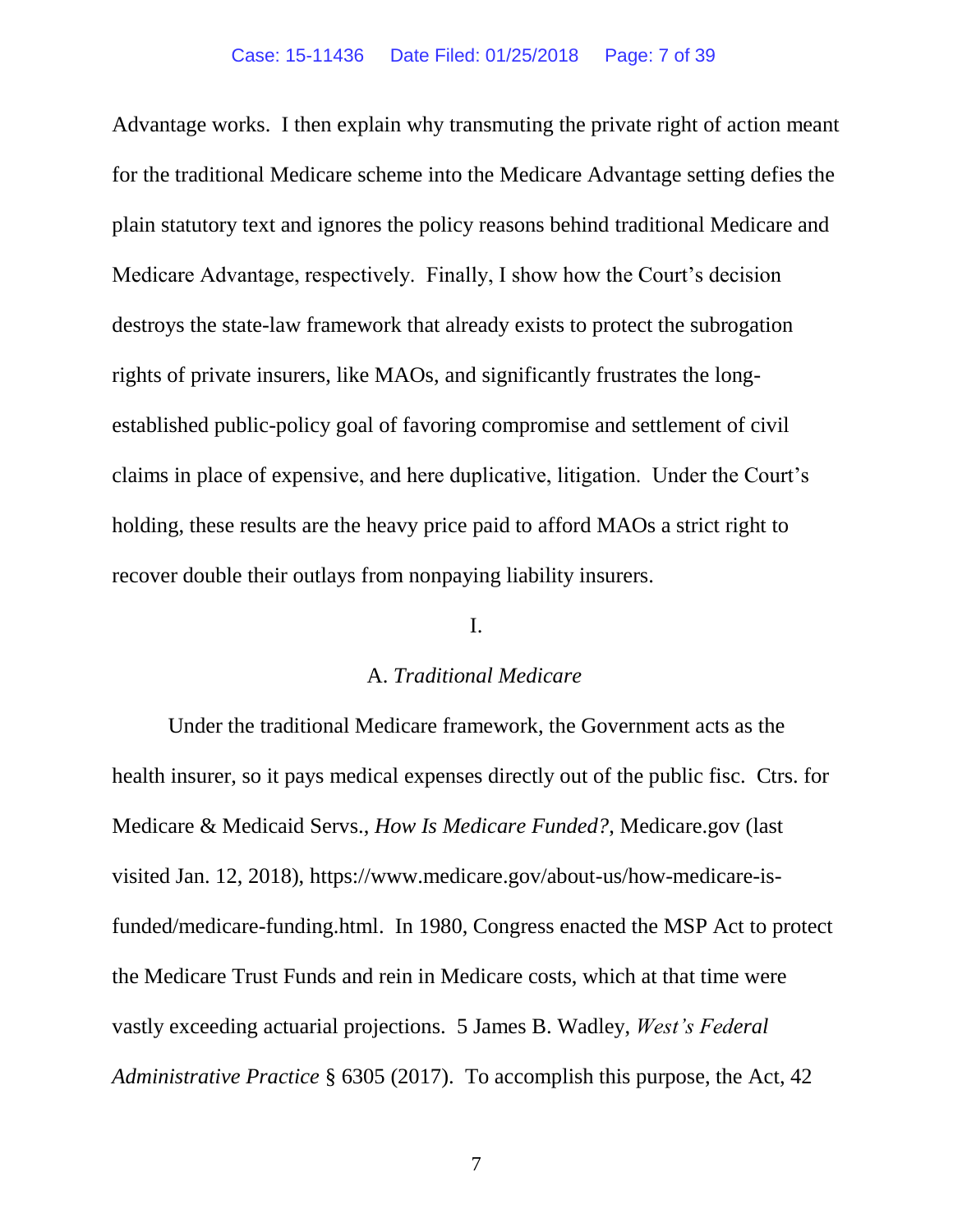U.S.C. § 1395y, gave the Government rights similar to the subrogation rights of private insurers under state law when the Government pays medical expenses on behalf of a beneficiary injured by a tortfeasor (or, put differently, acts as a "secondary payer"). The Act states that when Medicare compensates a beneficiary's covered medical expenses and another insurer—like a tortfeasor's liability insurer—also covers those expenses, then Medicare must condition its payment on reimbursement by that insurer (the primary payer), which must reimburse the Government within sixty days of receiving notice that it is responsible for the monies paid by the Government. *See id.* § 1395y(b)(2)(B)(i)– (ii). Thus, as with private insurers under state law, in a case in which both Medicare (acting as a person's health insurer) and a tortfeasor's liability insurer cover the same medical expenses, this has the effect of making Medicare an insurer of last resort.

Yet the MSP Act affords the Government even stronger reimbursement rights than private insurers possess under state law. There, a secondary payer can seek reimbursement from an insured who received payment from a tortfeasor's liability insurer. Under the MSP Act, however, the Government can seek reimbursement from the beneficiary who has been compensated *or* from the tortfeasor's liability insurer directly. And this recovery right is not disturbed by any payments the liability insurer might have made already: the Government can recover its outlays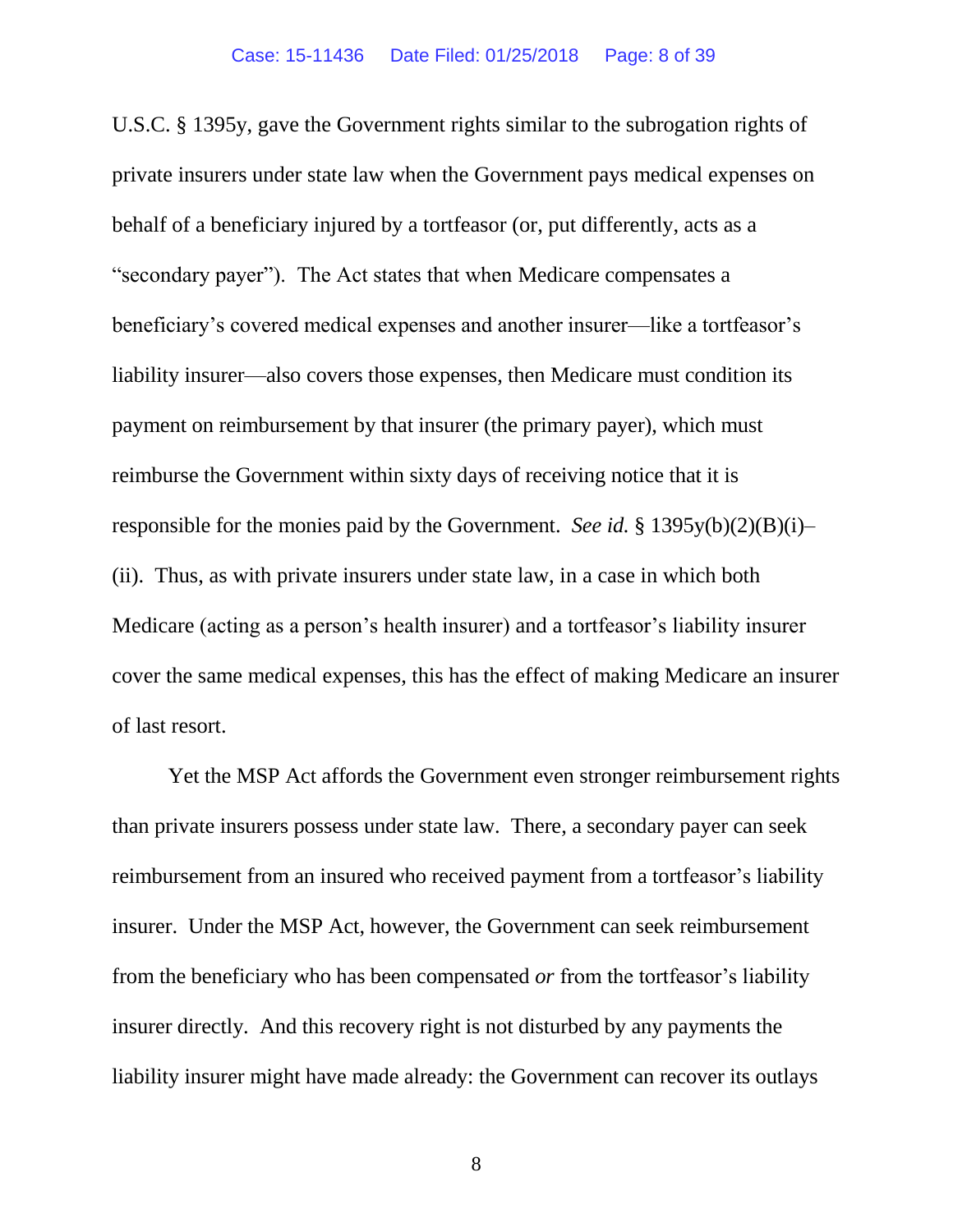from the liability insurer even though the insurer has already paid those outlays to the beneficiary in satisfaction of a settlement or judgment. *See id.* §  $1395y(b)(2)(B)(ii)$  ("[A] primary plan, and an entity that receives payment from a primary plan, shall reimburse the appropriate Trust Fund for any payment made by the [Government] under this subchapter with respect to an item or service if it is demonstrated that such primary plan has *or had* a responsibility to make payment with respect to such item or service." (emphasis added)). Stated differently, a beneficiary's release of a liability insurer does not extinguish the liability insurer's obligation, as a primary payer, to reimburse the Government. The Government does not occupy the status of a subrogee of part of the beneficiary's claim against the tortfeasor; it has reimbursement rights as against the tortfeasor's liability insurer that are *independent* of the insured's right of action for recovery under tort law.

## 1. *The Government Right of Action*

To enforce this right, Congress created a right of action whereby the Government can seek double damages from a primary payer who has failed to reimburse the funds it owes in a timely fashion. *See id.* § 1395y(b)(2)(B)(iii). The right of action is triggered when the primary payer's responsibility to reimburse the Government has been demonstrated by a judgment, settlement payment, or "by other means." *Id.* § 1395y(b)(2)(B)(ii).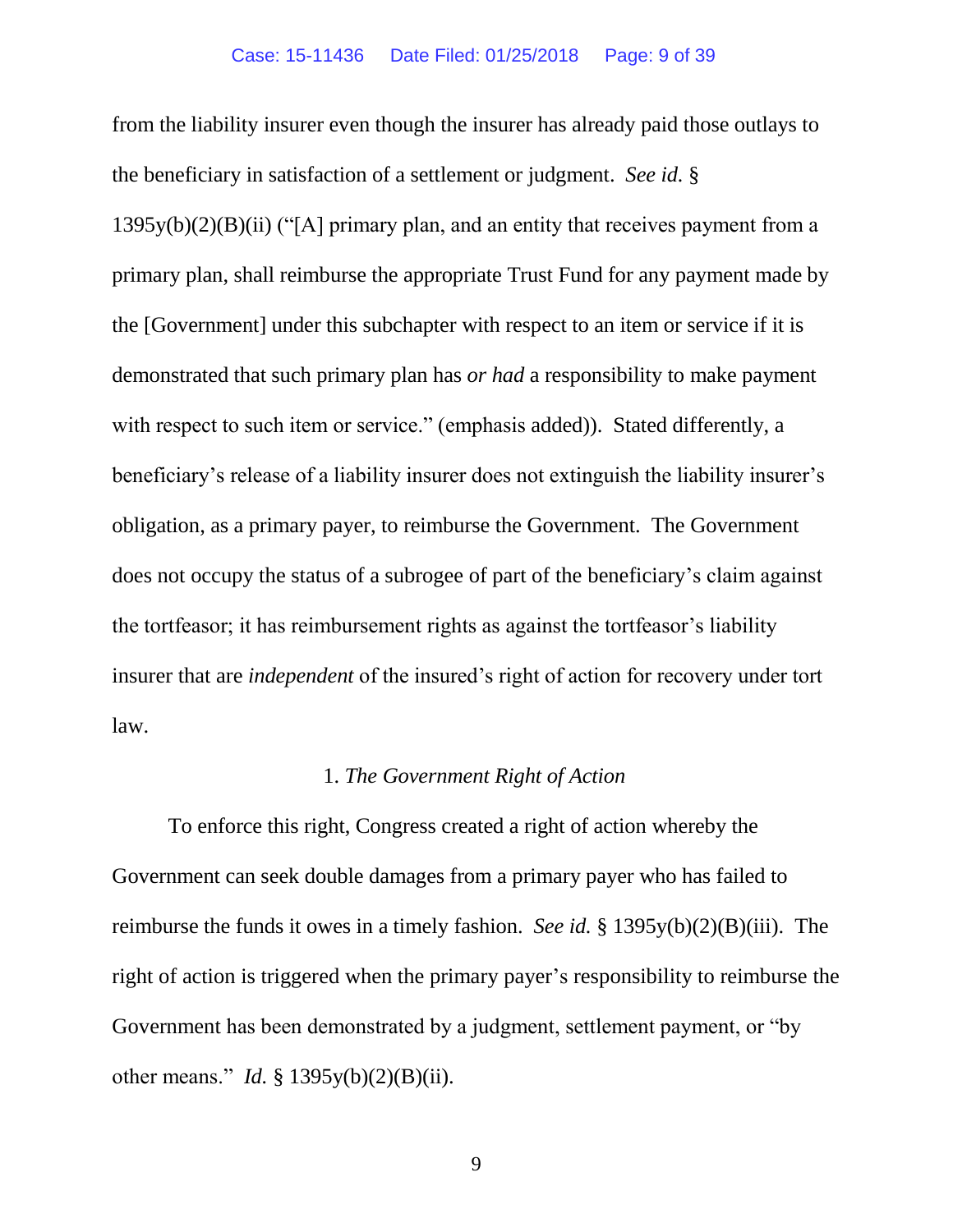## 2. *The Private Right of Action*

In addition to the reimbursement right it provided the Government in the MSP Act, Congress also gave individuals who receive Medicare benefits a right to sue primary payers who fail to pay or reimburse the expenses for which they are responsible. That right of action, 42 U.S.C. § 1395y(b)(3)(A), states:

There is established a private cause of action for damages (which shall be in an amount double the amount otherwise provided) in the case of a primary plan which fails to provide for primary payment (or appropriate reimbursement) in accordance with [the MSP Act].

A beneficiary can invoke this right of action whenever a primary payer fails to live up to its responsibilities under the MSP Act, regardless of whether Medicare has chosen to make a conditional payment of medical expenses on behalf of the beneficiary. *See Stalley v. Catholic Health Initiatives*, 509 F.3d 517, 527 (8th Cir. 2007) ("Congress contemplated that Medicare beneficiaries could recover double damages to vindicate their private rights when their primary payers fail to live up to their obligations, even if Medicare has made a conditional payment of the beneficiaries' expenses."). This is so because Medicare's secondary payment on behalf of the beneficiary does not completely release the beneficiary of her responsibility to pay her providers for her treatment. *See id.* at 526 ("Congress must have intended that a Medicare beneficiary could sue its primary insurer for expenses Medicare had already paid. . . . The idea that Congress expected the beneficiary to be able to sue to vindicate his or her own contractual and tort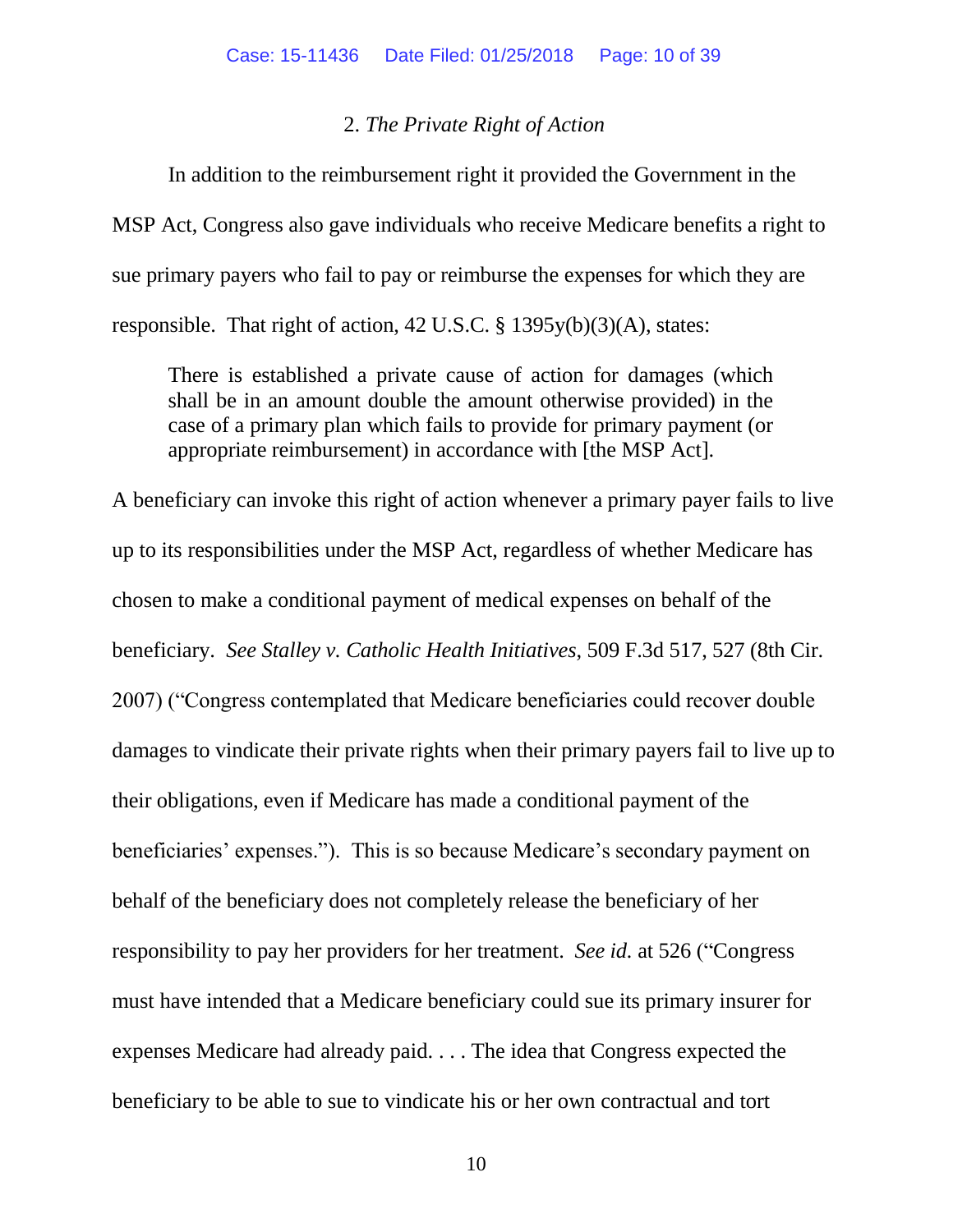interests is bolstered by the fact that the beneficiary's expenses will have only been paid 'conditionally' by Medicare, which leaves the beneficiary with less than a final settlement of his or her liability to the health-care providers." (citation omitted)).

In conjunction with the Government right of action, this right of action authorizes what is at bottom a debt-collection proceeding. A primary payer must reimburse the Government once it receives notice that the Government is a secondary payer, e.g., that Medicare made a payment of the beneficiary's medical expenses conditioned on reimbursement. 42 U.S.C. § 1395y(b)(2)(B)(ii). A judgment against the tortfeasor or a settlement agreement between the tortfeasor's liability insurer and the beneficiary triggers this responsibility. *Id.* Once the judgment is entered or settlement agreement is executed, the Government will demand reimbursement. If the primary payer rejects the demand, either the Government or the beneficiary can sue the primary payer for double the amount owed by the primary payer. Either can do so regardless of whether the primary payer has paid the settlement or judgment to the beneficiary, because the Government's right of reimbursement is distinct and independent from the beneficiary's right to recover his medical expenses in tort.

In this case, however, the question is whether an MAO, a private insurer, has the same independent right of reimbursement under the Medicare Advantage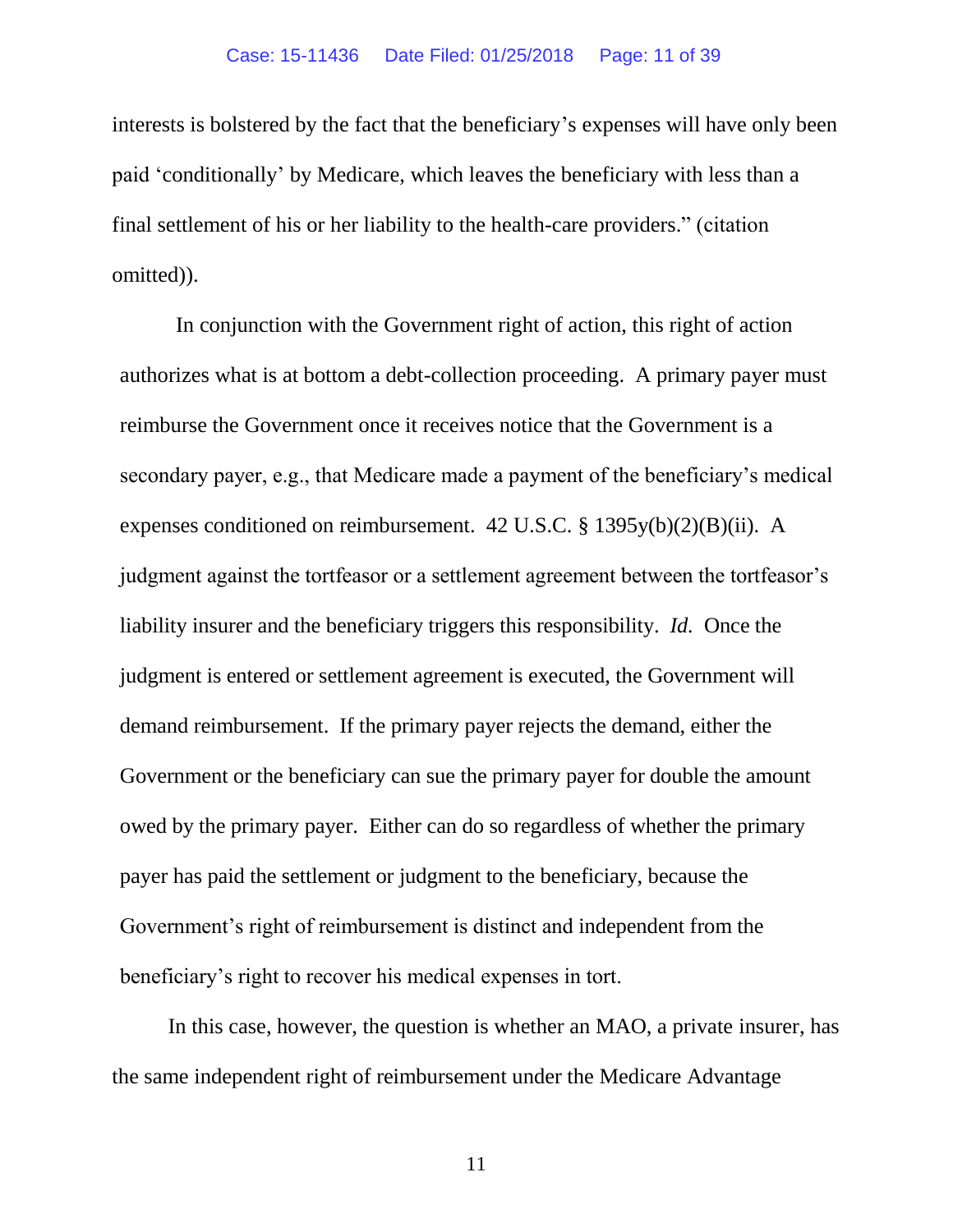program as does the Government under traditional Medicare. If it does, the MAO can recover double damages from the primary payer once the primary payer's liability is established through settlement with the Medicare beneficiary or the satisfaction of a judgment for the beneficiary and the primary payer refuses to pay. The MAO can recover double damages even though the primary payer has already paid the MAO's outlays to the Medicare beneficiary. Under this reading of the private right of action, the primary payer must pay the MAO's outlays twice: once to the beneficiary to obtain a release or a satisfaction of judgment and once to the MAO to satisfy the MAO's reimbursement right. This is a question of first impression. Before answering that question, however, we must first consider how Medicare Advantage functions in comparison to traditional Medicare.

## B. *Medicare Advantage*

Congress created Medicare Advantage to "utilize innovations that have helped the private market contain costs and expand health care delivery options." H.R. Rep. No. 105-217, at 585 (1997) (Conf. Rep.), *reprinted in* 1997 U.S.C.C.A.N. 205–06. Under Medicare Advantage, private insurers contract with the Government, namely the Center for Medicare Services ("CMS"), to provide Medicare benefits to eligible individuals. U.S. Gov't Accountability Off., GAO-14-417T, *Medicare: Contractors and Private Plans Play a Major Role in Administering Benefits* 6 (2014). MAOs may also provide additional coverage of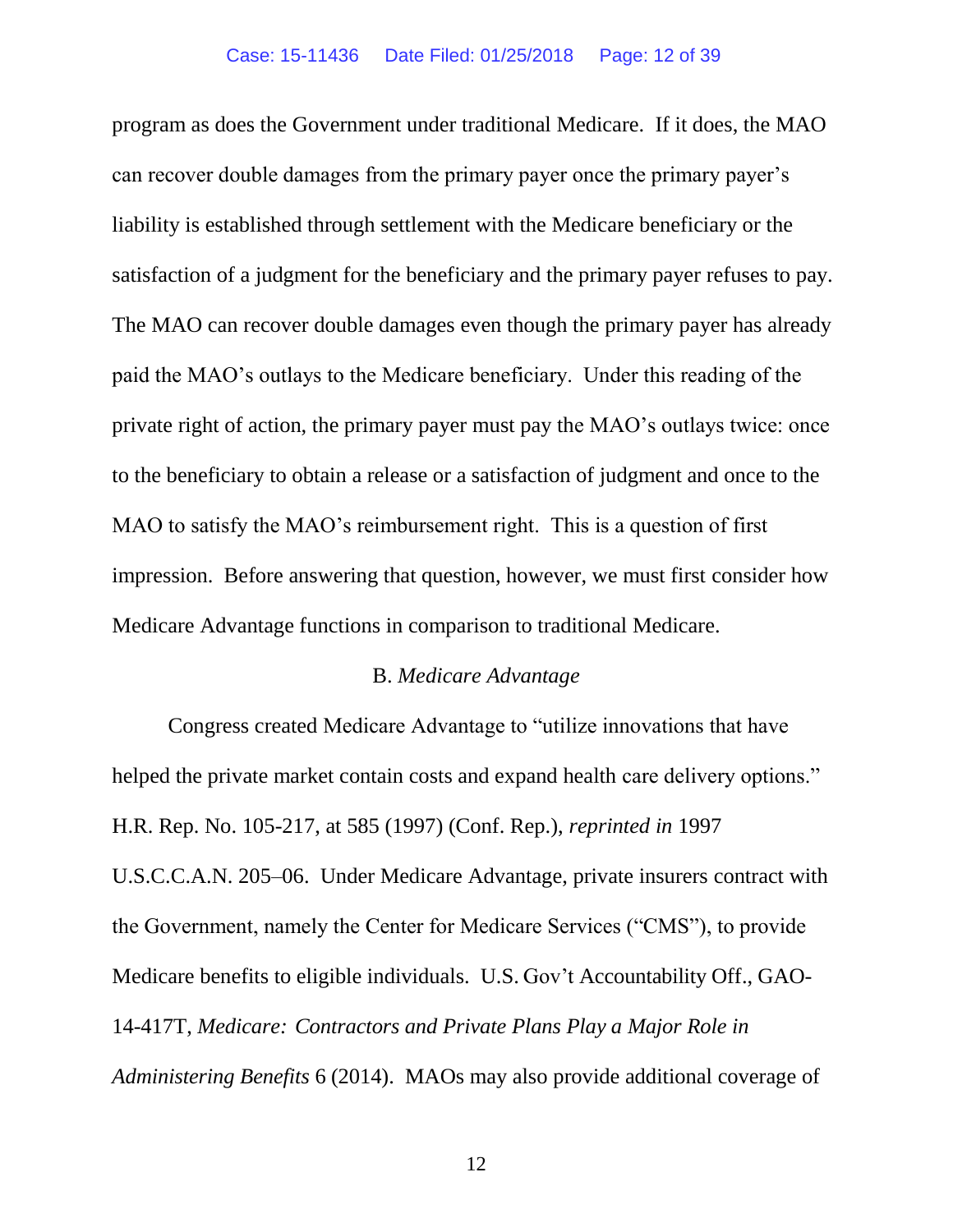medical services not covered by Medicare. *Id.* CMS pays each MAO a fixed monthly payment, which is adjusted for insureds' health status and demographics, for each person enrolled in the MAO's plan. *Id.* MAOs are then left to manage those funds (along with the premiums, if any, they charge insureds to provide additional benefits not covered by Medicare) independently and can even include additional benefits, so long as their members receive all the Medicare benefits to which they are entitled. *See* 42 U.S.C. § 1395w-22(a)(1)–(3). Thus, once it has received its fixed allotment from CMS, an MAO pays any covered medical expenses out of its own funds, not the Medicare Trust Funds.

This system is much different from traditional Medicare, where providers administer Medicare benefits and seek reimbursement directly from the Government for each individual medical service or procedure performed by physicians. Because MAOs receive a fixed amount of money from the Government and are left with discretion to manage those funds on their own as long as they provide their insureds with full Medicare benefits, MAOs accept the risk of loss if the subsidies they receive from the Government and any additional premiums they might charge for additional benefits are not enough to pay for all of those benefits. At the same time, however, MAOs stand to gain if their business practices and innovations save costs such that they can provide their insureds with full benefits at an operating cost lower than the amount they get from the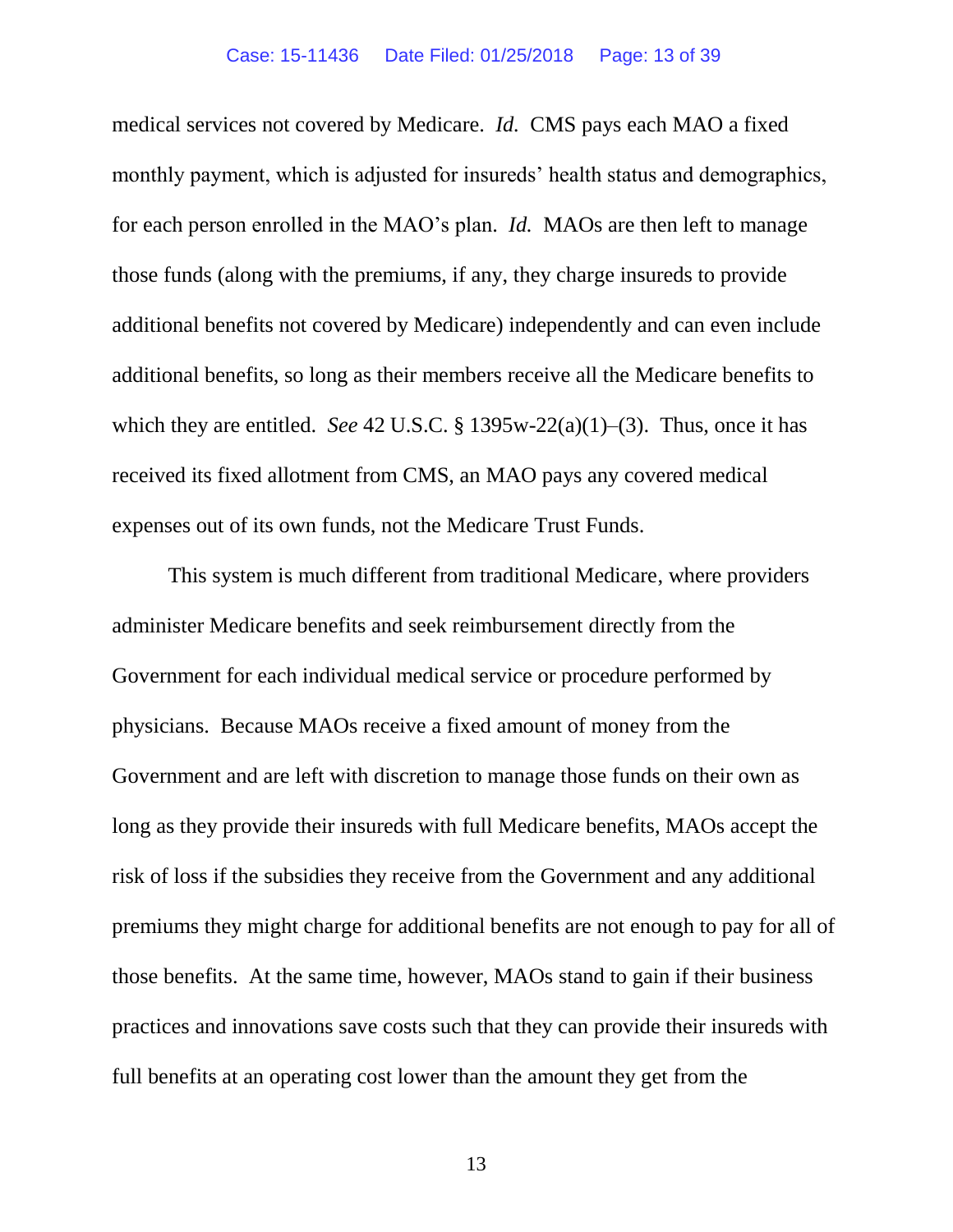Government. In this way, the Government's per capita payments incentivize the private market innovations that motivated Congress's creation of the Medicare Advantage program.

II.

Like Judge William Pryor, whose incisive dissent from the Court's opinion I echo and build upon, I disagree with the Court's construction of the private right of action. As Judge Pryor discusses aptly, this case should begin and end with the statutory text, which clearly excludes MAOs from the private right of action. *See Humana*, 832 F.3d at 1243 (Pryor, J., dissenting). Even if the text were not enough, the divergent policies underlying the MSP Act and the Medicare Advantage program confirm this conclusion. And to add icing on a cake already frosted, the panel majority's construction exterminates the state-law background that already protected private insurers like MAOs and substitutes in its place a scheme that is at once nonsensical and punitive. I discuss each of these points in turn.

## A.

I begin with the MSP Act's text. Our task is to "interpret the relevant words [of a statute] not in a vacuum, but with reference to the statutory context." *Torres v. Lynch*, 578 U.S. \_\_\_\_, 136 S. Ct. 1619, 1626 (2016). As Judge Pryor notes, the scope of the private right of action, 42 U.S.C.  $\S$  1395y(b)(3)(A), is limited by its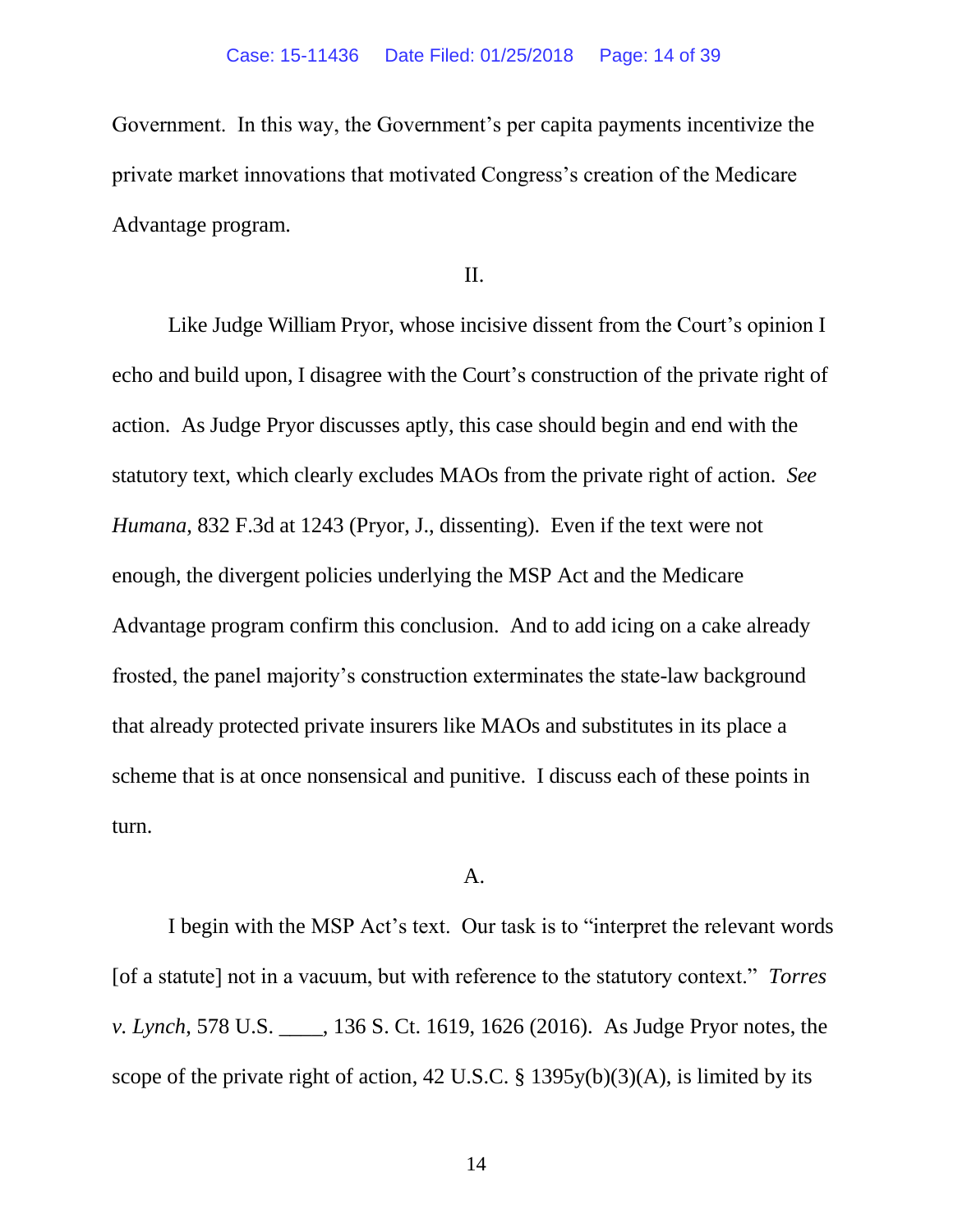references to paragraphs (1) and (2)(A) of  $\S$  1395y(b), the MSP Act's secondary

payment provision. *Humana*, 832 F.3d at 1240–41 (Pryor, J., dissenting).

Paragraph (1) generally prohibits primary plans from denying benefits on the

ground that an individual is eligible for Medicare Part A. *See* 42 U.S.C. §

1395y(b)(1). That provision has no bearing in this appeal. Paragraph  $(2)(A)$ 

addresses only payment by the *Government* out of the *Government's* coffers.<sup>4</sup> It

 $\overline{a}$ 

Payment under this subchapter may not be made, except as provided in subparagraph (B), with respect to any item or service to the extent that–

(i) payment has been made, or can reasonably be expected to be made, with respect to the item or service as required under paragraph (1), or

(ii) payment has been made or can reasonably be expected to be made under a workmen's compensation law or plan of the United States or a State or under an automobile or liability insurance policy or plan (including a self-insured plan) or under no fault insurance.

In this subsection, the term "primary plan" means a group health plan or large group health plan, to the extent that clause (i) applies, and a workmen's compensation law or plan, an automobile or liability insurance policy or plan (including a self-insured plan) or no fault insurance, to the extent that clause (ii) applies. An entity that engages in a business, trade, or profession shall be deemed to have a self-insured plan if it carries its own risk (whether by a failure to obtain insurance, or otherwise) in whole or in part.

(B) Conditional payment

(i) Authority to make conditional payment

The Secretary may make payment under this subchapter with respect to an item or service if a primary plan described in subparagraph (A)(ii) has not made or cannot

<sup>&</sup>lt;sup>4</sup> The full text of Paragraph (2) reads:

<sup>(2)</sup> Medicare secondary payer

<sup>(</sup>A) In general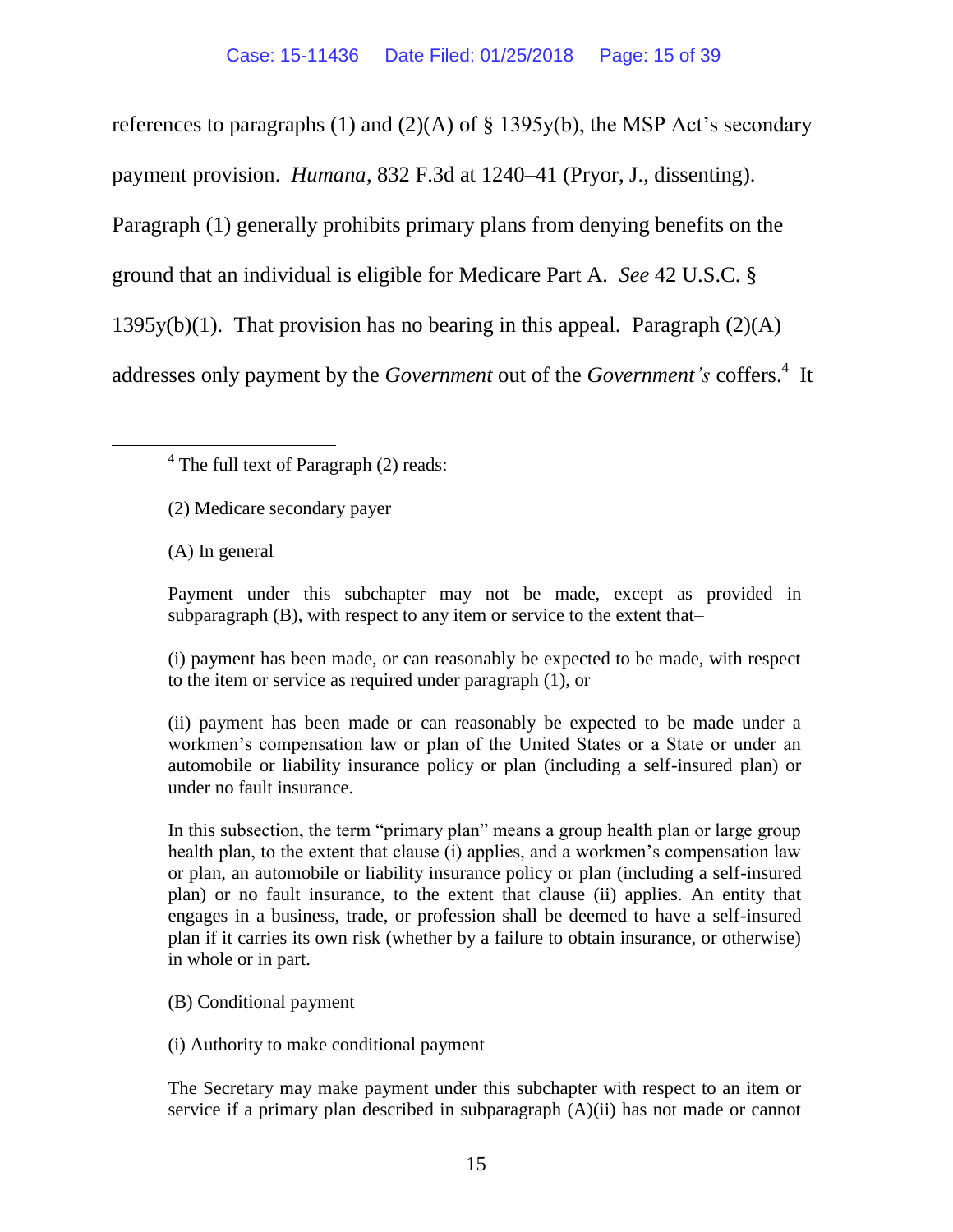does so by referencing subparagraph (B), which refers repeatedly and exclusively to the Secretary of Health and Human Services and the Medicare Trust Funds: "[t]he *Secretary* may make payment," "[a]ny such payment by *the Secretary* shall be conditioned on reimbursement to the appropriate *Trust Fund*," "an entity that receives payment from a primary plan[] shall reimburse the appropriate *Trust Fund* for any payment made by *the Secretary*," and "[i]f reimbursement is not made to the appropriate *Trust Fund* . . . *the Secretary* may charge interest." *Id.* § 1395y(b)(2)(B)(ii) (emphasis added). An MAO is not the Secretary of Health and Human Services, and it does not make payments out of the Medicare Trust Funds. It is a private actor paying claims out of private funds. As a result, this should be

(ii) Repayment required

 $\overline{a}$ 

Subject to paragraph (9), a primary plan, and an entity that receives payment from a primary plan, shall reimburse the appropriate Trust Fund for any payment made by the Secretary under this subchapter with respect to an item or service if it is demonstrated that such primary plan has or had a responsibility to make payment with respect to such item or service. A primary plan's responsibility for such payment may be demonstrated by a judgment, a payment conditioned upon the recipient's compromise, waiver, or release (whether or not there is a determination or admission of liability) of payment for items or services included in a claim against the primary plan or the primary plan's insured, or by other means. If reimbursement is not made to the appropriate Trust Fund before the expiration of the 60-day period that begins on the date notice of, or information related to, a primary plan's responsibility for such payment or other information is received, the Secretary may charge interest (beginning with the date on which the notice or other information is received) on the amount of the reimbursement until reimbursement is made (at a rate determined by the Secretary in accordance with regulations of the Secretary of the Treasury applicable to charges for late payments).

reasonably be expected to make payment with respect to such item or service promptly (as determined in accordance with regulations). Any such payment by the Secretary shall be conditioned on reimbursement to the appropriate Trust Fund in accordance with the succeeding provisions of this subsection.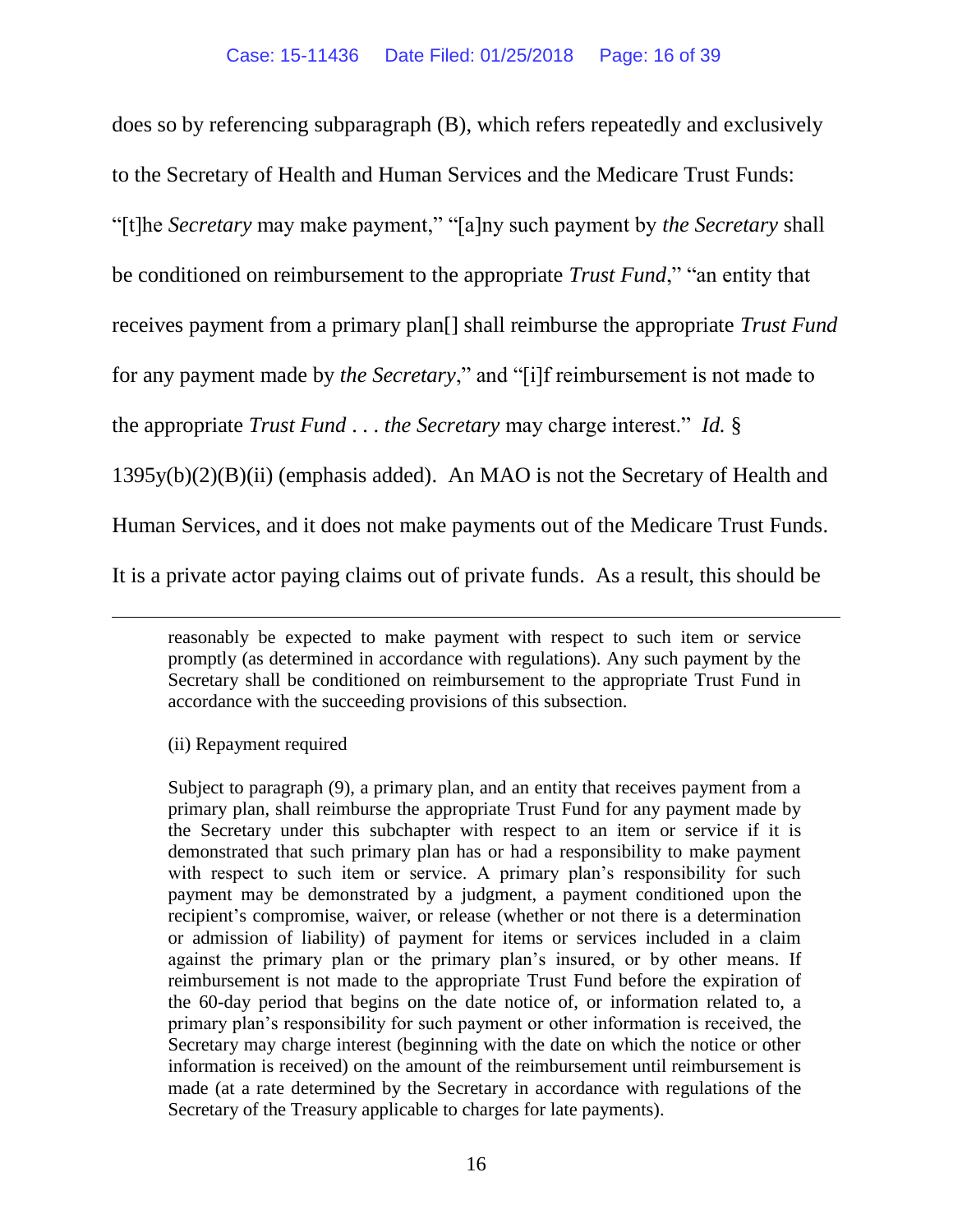the end of the matter: when an MAO seeks reimbursement from a liability insurer and the liability insurer fails to pay, the liability insurer has not "fail[ed] to provide for primary payment (or appropriate reimbursement) *in accordance with paragraphs (1) and (2)(A)*." *Id.* § 1395(b)(3)(A) (emphasis added).

### B.

Moving beyond the plain text, further contextual analysis confirms that MAOs cannot recover under the private right of action. At the time Congress enacted the MSP Act, all Medicare plans operated in the traditional Medicare environment. In that setting, when the Government acts as a secondary payer, it pays a specific amount for a specific service. And, most importantly, it pays directly out of its own coffers—namely, the Medicare Trust Funds.

Not surprisingly then, the Government is prohibited generally from paying claims for which primary payers are responsible. The only exception is when a primary payer "has not made or cannot reasonably be expected to make payment . . . promptly." *Id.* § 1395y(b)(2)(B)(i). In such a case, the Government has discretion to pay the claim, so long as it conditions its payment on reimbursement by the primary payer. *Id.* Thus, this exception allows the Government to balance its need to protect the public fisc with the financial needs of the harmed Medicare beneficiary in need of benefits.

Of course, when the Government does elect to pay expenses before a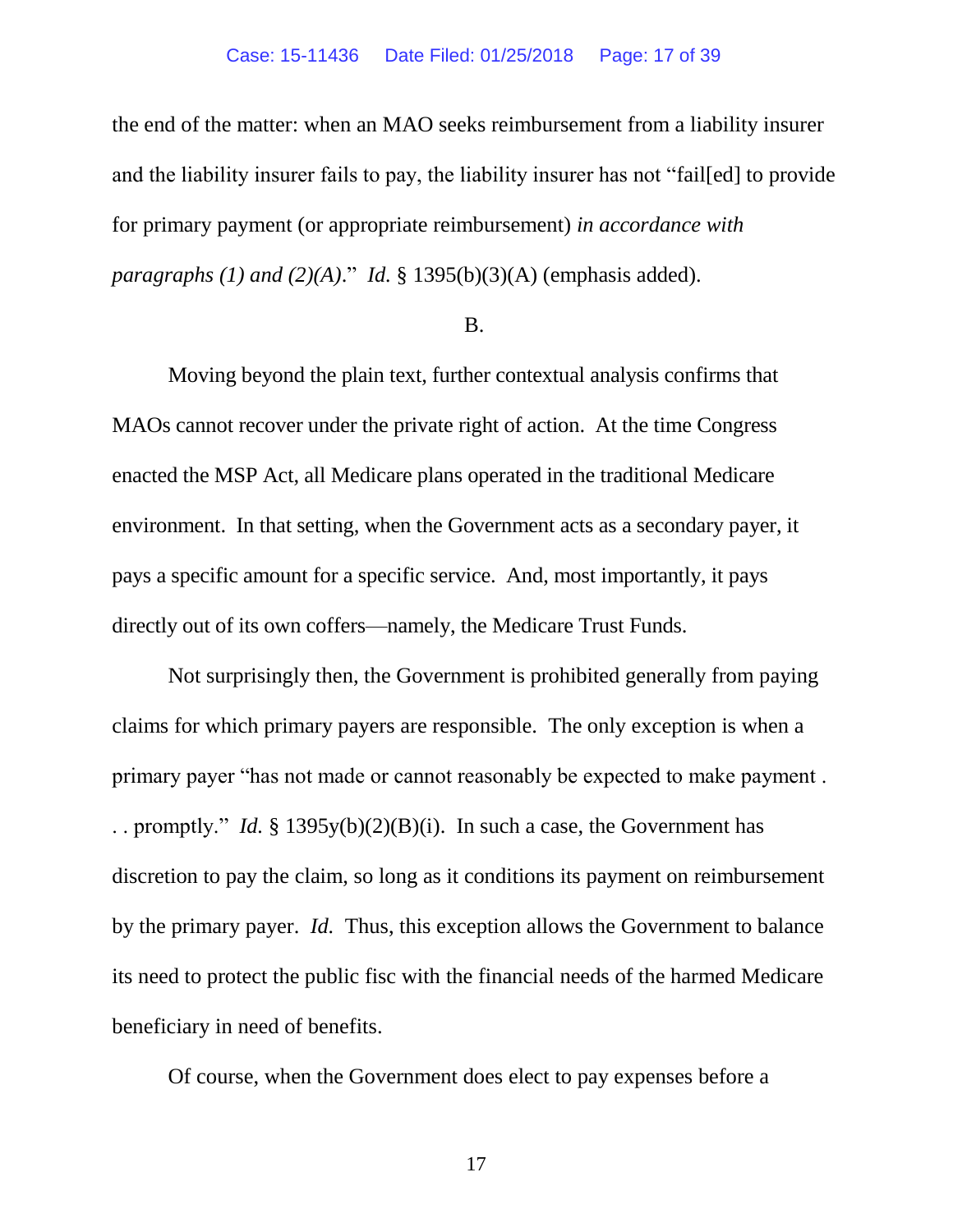primary payer does so, it must assume the risk that the primary payer will delay or avoid repayment of the public's funds. What's more, if a primary payer fails to pay the Government back, the Government must employ a cumbersome debtrecovery procedure to seek the funds it is owed. If the primary payer fails to reimburse the Government within sixty days of receiving notice of its responsibility to do so, the Secretary of Health and Human Services may begin to charge interest. *Id.* § 1395y(b)(2)(B)(ii). After 180 days, the Secretary then refers the interestaccruing debt to the Department of the Treasury, which attempts to collect it. 31 U.S.C. § 3711 $(g)(1)(A)$ – $(B)$ . If the Treasury Department's debt-collection efforts fail, it refers the debt either back to CMS or to the Department of Justice for litigation. *Id.* § 3711(g)(4)(A), (C). If, at this point, the Government chooses to litigate against the delinquent primary payer, then it may seek double damages. 42 U.S.C. § 1395y(b)(2)(B)(iii).

In contrast, in the Medicare Advantage context, the Government simply pays MAOs a fixed, per capita payment and leaves it to the MAOs to pay their insureds' expenses as they arise. That fixed payment is set before the Government contracts with an MAO to provide coverage. This arrangement gives MAOs more flexibility to manage benefits administration as they see fit (so long as they provide the same benefits that the Government provides to beneficiaries in traditional Medicare). But this also creates more risk for MAOs as compared to traditional Medicare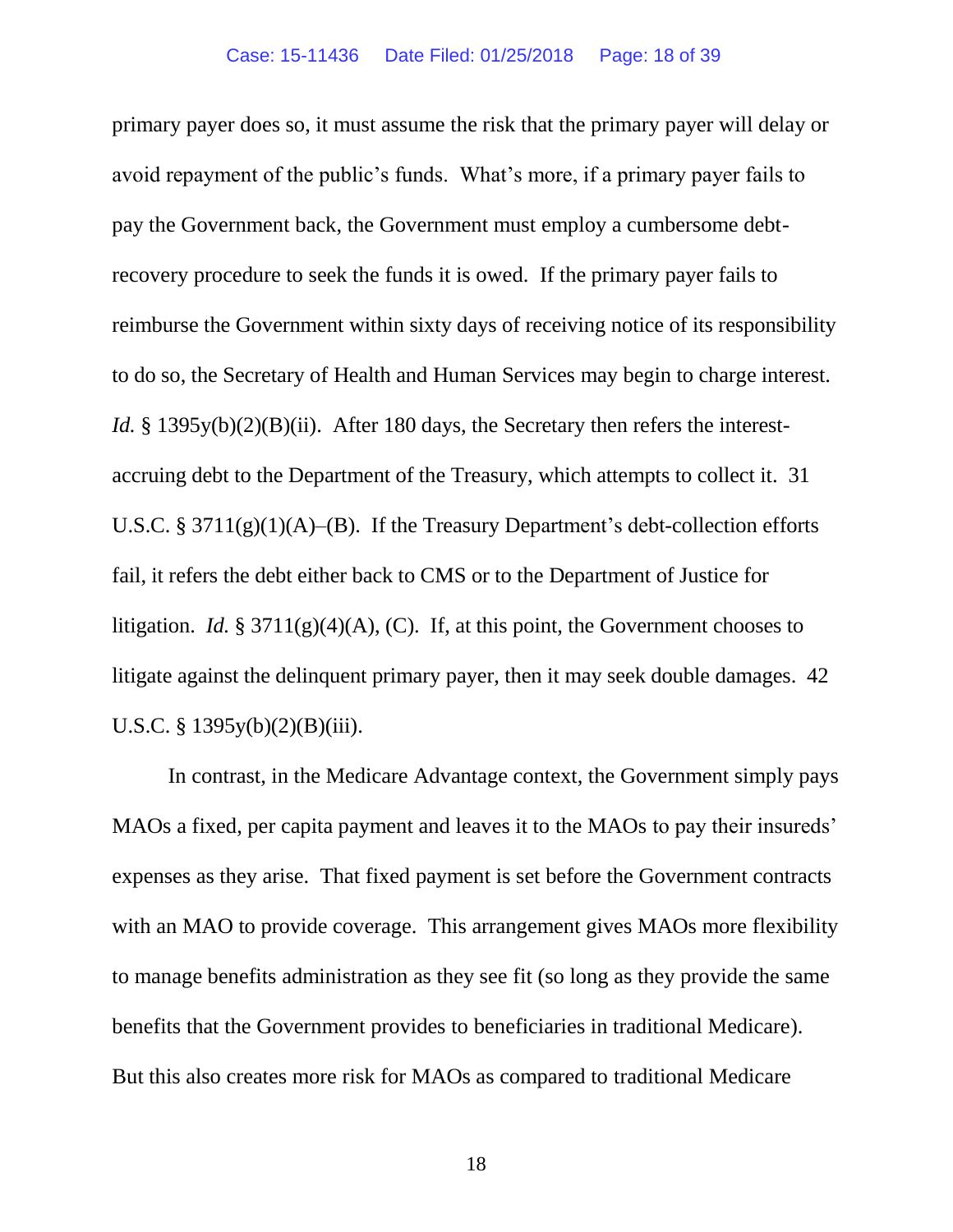providers: because CMS payments to MAOs are fixed, MAOs bear the risk that plan expenditures will exceed plan revenues. Of course, risk is a two-way street, so when revenues exceed expenditures, MAOs keep the resulting profit.<sup>5</sup>

Under this arrangement, when MAOs pay claims, they draw upon their own coffers rather than the Medicare Trust Funds. Thus, when a manager of an MAO decides whether to make a secondary payment out of her organization's funds, she is guided by a desire to maximize shareholder profits. Hence, MAOs agree, at the time of contracting with CMS, to bear the risk of loss if the Government's rate is too low to cover their insureds' expenses. This has the effect of shifting the risk of loss away from the Government and toward the MAO.

MAOs also have greater flexibility with regard to seeking reimbursement of their secondary payments. If an MAO chooses to issue a secondary payment pursuant to the exception in § 1395y(b)(2)(B)(i), federal law simply says that it "*may* . . . charge" the primary payer thereafter.<sup>6</sup> *Id.* § 1395w-22(a)(4)(A) (emphasis added).<sup>7</sup> Secondary-payment-recovery methods also differ greatly as

 $\overline{a}$ 

 $<sup>5</sup>$  MAO profits are restrained by the requirement that MAOs must use at least 85 percent</sup> of their total revenue to pay for incurred claims and activities that improve health-care quality. 42 U.S.C. § 1395w-27(e)(4); 42 C.F.R. § 422.2420(b)(1).

 $6$  Contrast that optional language with the mandatory language used in the traditional Medicare environment when Medicare is the secondary payer and Medicare Trust Fund money is at stake: "Any [secondary] payment by the Secretary *shall be* conditioned on reimbursement to the appropriate Trust Fund." 42 U.S.C. § 1395y(b)(2)(B)(i) (emphasis added).

 $<sup>7</sup>$  MAOs are left to make such decisions on the basis of their own data. CMS collects, but</sup> does not share with MAOs, information about insurers that may be primarily responsible for health expenses incurred by Medicare beneficiaries. *See* 42 U.S.C. § 1395y(b)(7)(A)(i)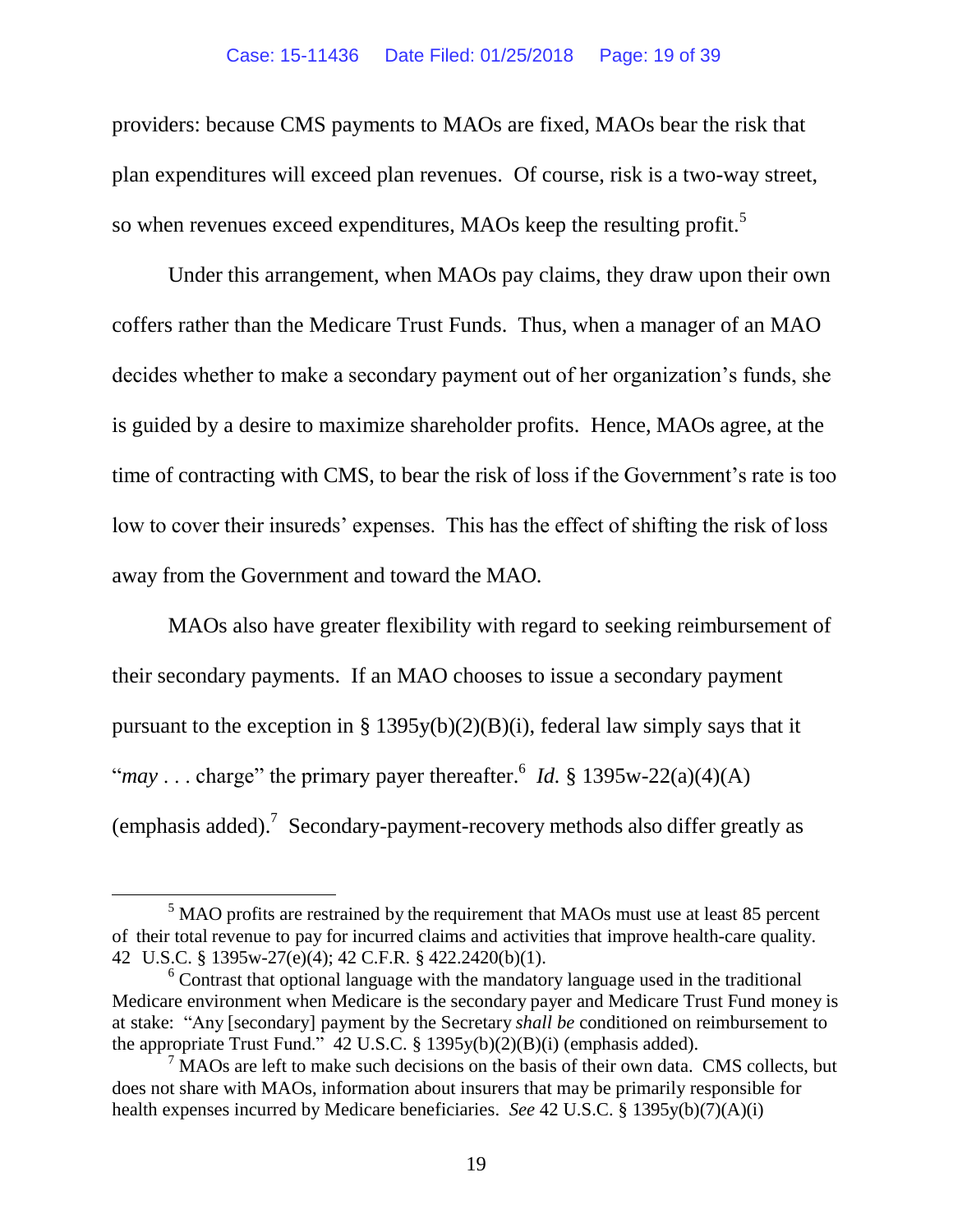between the Government as secondary payer and MAOs as secondary payers. While the Government must follow the statutory debt-collection scheme to avail itself of the double-damages remedy, an MAO may sue to collect payment from a primary payer (and thus to enhance its own bottom line) without following any such procedure. Indeed, nothing in the MSP Act or the Medicare Advantage program alters MAOs' state-law rights to be subrogated to the rights of their insureds—to obtain reimbursement from the third-party tortfeasor's insurer *or* the tortfeasor himself.

In sum, the Medicare statute leaves MAOs free to follow their own protocols, and rely on their own data, with respect to both issuing secondary payments and recovering from primary plans. It should be clear from this analysis that Congress would have no reason to create a double-damages remedy for MAOs to recover from primary payers, and in the process of doing so replace state-law subrogation rights. The double-damages rights of action were enacted against the backdrop of the MSP Act's overarching policy goal: to protect the Medicare Trust Funds. Given the lengthy, resource-draining procedure the Government must follow to recover funds, it is unsurprising that it can eventually recover double

 $\overline{a}$ 

<sup>(</sup>requiring insurers to submit information to the Secretary "for the purpose of identifying situations where the [insurer] is or has been a primary plan"); Jennifer Jordan, *Is Medicare Advantage Entitled to Bring a Private Cause of Action Under the Medicare Secondary Payer Act?*, 41 Wm. Mitchell L. Rev. 1408, 1417 (2015) ("CMS does not share Section 111 Mandatory Insurer Reporting (MIR) information with MAOs to assist in coordination of secondary payer provisions.").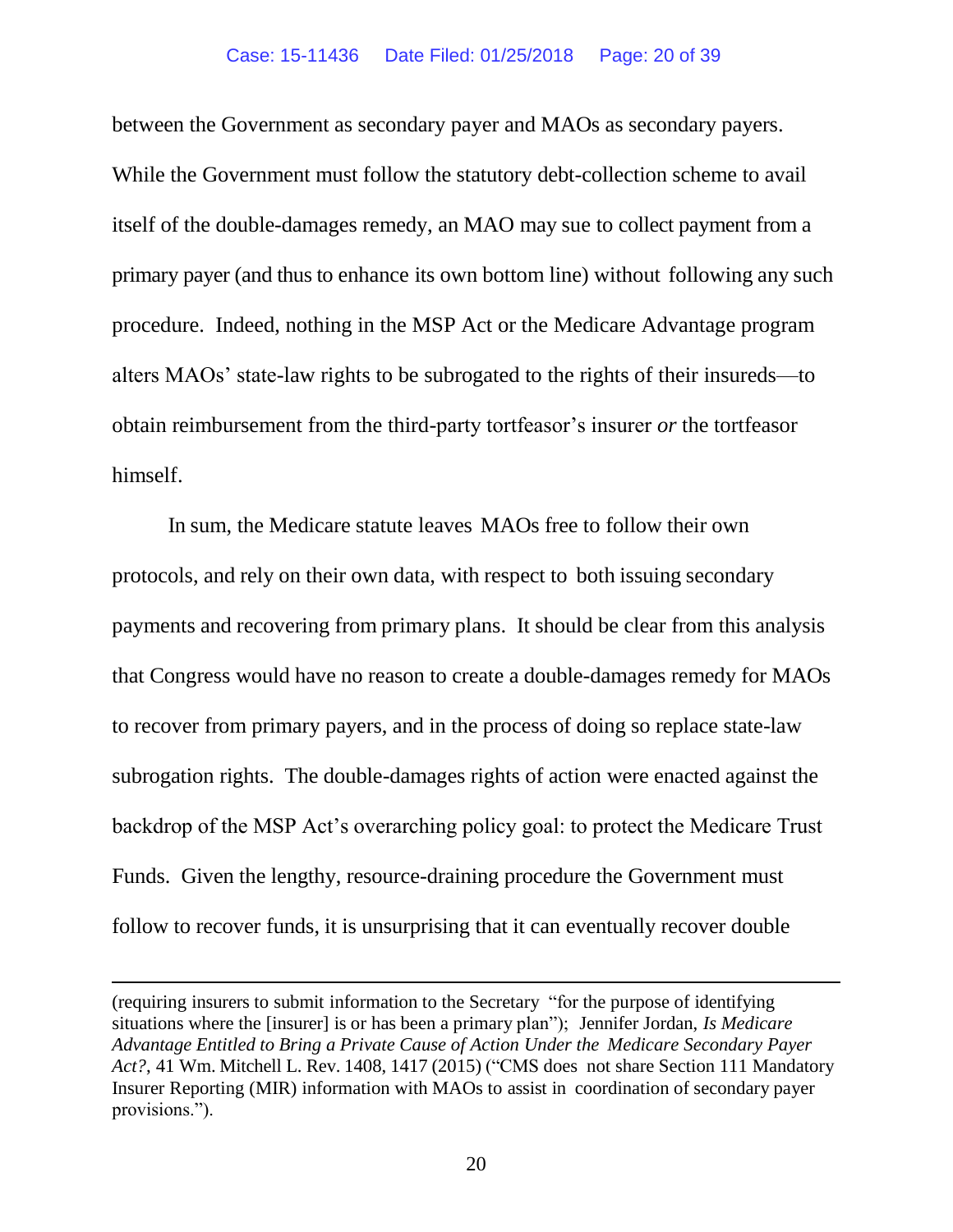damages.

So why the double-damages provision in the *private* right of action? In addition to providing an extra layer of protection to the Medicare Trust Funds, the private right of action also protects Medicare beneficiaries from suffering when a primary payer fails to satisfy its payment obligations under the MSP Act—when the Government makes a conditional secondary payment or when it does not. When it does not, the beneficiary will suffer greater harm because his medical expenses remain unpaid. Either way, when a primary payer withholds compensation of medical expenses for which it is responsible, someone will suffer: either the Government, which must draw on the Medicare Trust Funds, or the beneficiary, who might suffer financially while remaining liable for payment of medical expenses until the primary payer or the Government foots the bill. Thus, the private right of action provides for double damages in order to do two things: first, dissuade primary payers from shirking their payment responsibilities; and second, protect either the Government (where the Government has elected to pay expenses conditioned on reimbursement) or the beneficiary (where the Government has elected not to pay those expenses), depending on who was harmed by the delinquency.

But this calculus is different when it comes to MAOs. Because the Government pays a per capita rate to MAOs, the Medicare Trust Funds are not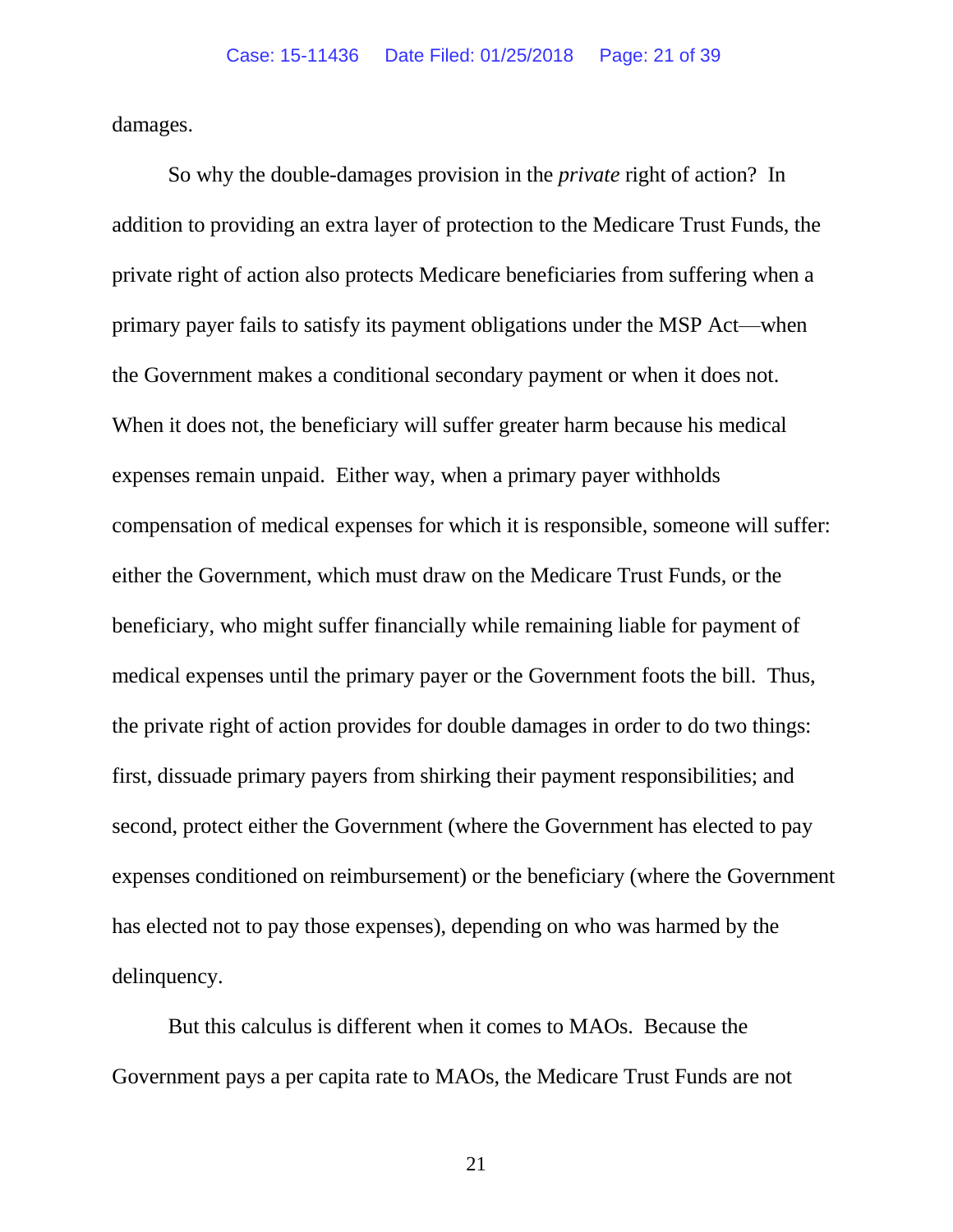impacted by a primary payer's failure to reimburse an MAO. When an MAO, rather than the Government, pays expenses, double damages are not needed to dissuade a primary payer from impacting negatively the Medicare Trust Funds, because the Medicare Trust Funds are insulated from the primary payer's delinquency. This is all by design: the contractual relationship between the Government and MAOs shifts the financial risk away from the public fisc and toward MAOs' business objectives. Even so, MAOs do not have to follow the cumbersome debt-recovery procedure the Government must employ to bring suit to recover from primary payers.

Further, awarding double damages to MAOs is not necessary to protect the interests of their insureds. As discussed, MAOs have greater flexibility when it comes to paying and seeking reimbursement. Under the MSP Act and the Medicare Advantage program, an MAO is well within its legal rights if—pursuant to a contractual provision subrogating it to its insured's right to recover medical expenses from a primary payer—it chooses to simply refuse payment in a case in which a primary payer is responsible under the MSP Act for medical expenses incurred by an insured. That MAOs *can* choose to pay and seek reimbursement does not mean that they must do so. Further, that MAOs may refuse to pay such claims strictly for purposes of increasing their bottom line certainly does not turn their insureds into clay pigeons: a harmed insured can avail himself of the private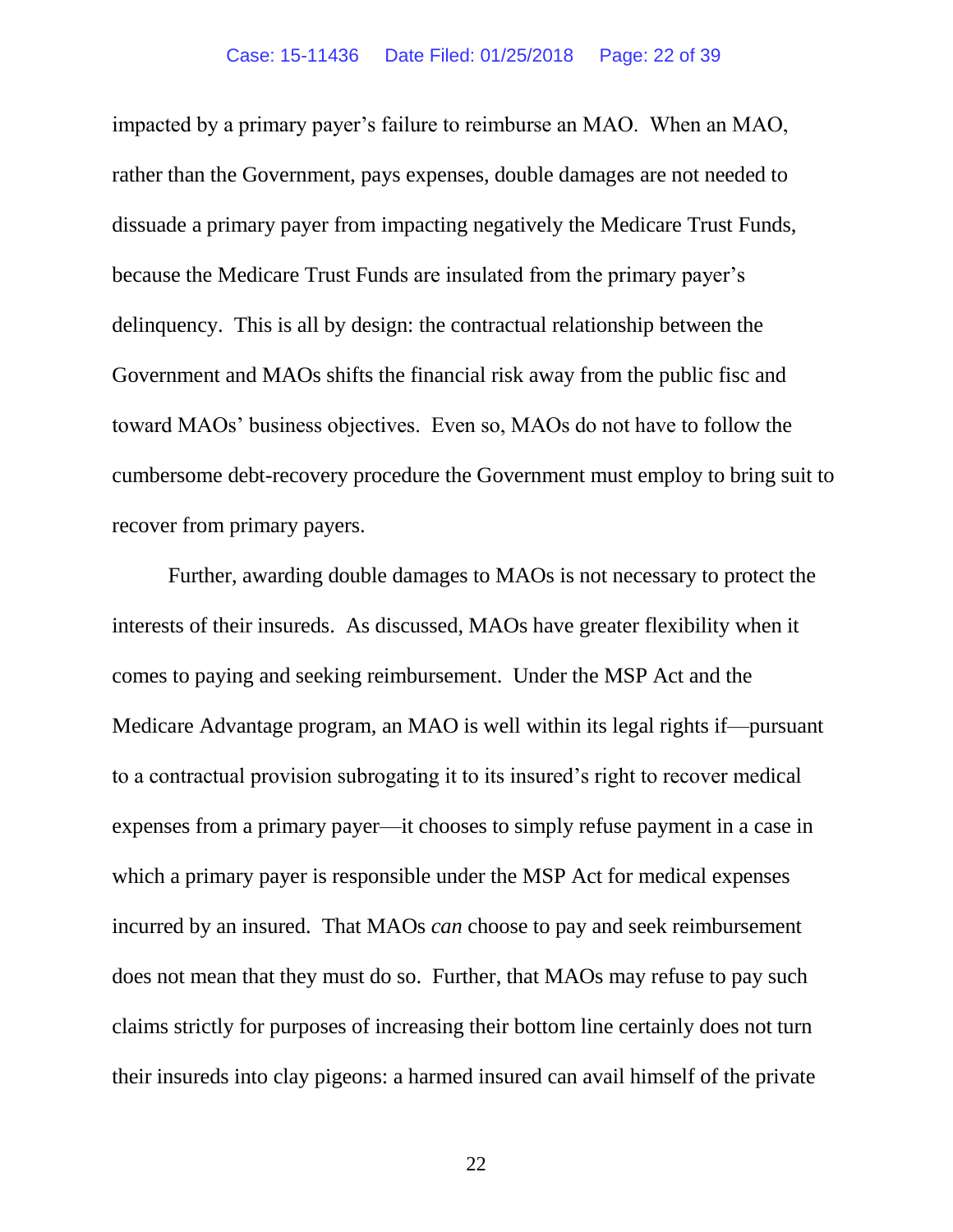#### Case: 15-11436 Date Filed: 01/25/2018 Page: 23 of 39

right of action and recover double damages from the delinquent primary payer. Hence, allowing MAOs to recover double damages against a primary payer that refuses to reimburse them for payments the MAOs elected to make notwithstanding MAOs' legal right to refuse to pay in the first place—simply creates a windfall for MAOs that do elect to pay.

Put simply, neither the private right of action's text nor the policy it implements warrants extending its double-damages entitlement to MAOs.

## C.

Moreover, nothing in the Medicare Act, and nothing in the Medicare Advantage program, preempts MAOs' subrogation rights under state law. In fact, the latter expressly preserves them. But the panel majority's decision renders those rights irrelevant due to the ruthless and logic-defying scheme it creates.

# 1. *Medical Insurers' Rights Under State Law*

At common law, once a tortfeasor's liability is established by a judgment for the insured that includes compensation for medical expenses paid by a medical insurer as a secondary payer, or once the tortfeasor agrees to a settlement that includes such expenses, the medical insurer has the right to seek reimbursement of the sums it expended. The medical insurer can preserve this right by including a reimbursement provision in its contract with the insured. If the insured refuses to reimburse, the medical insurer can seek to enforce the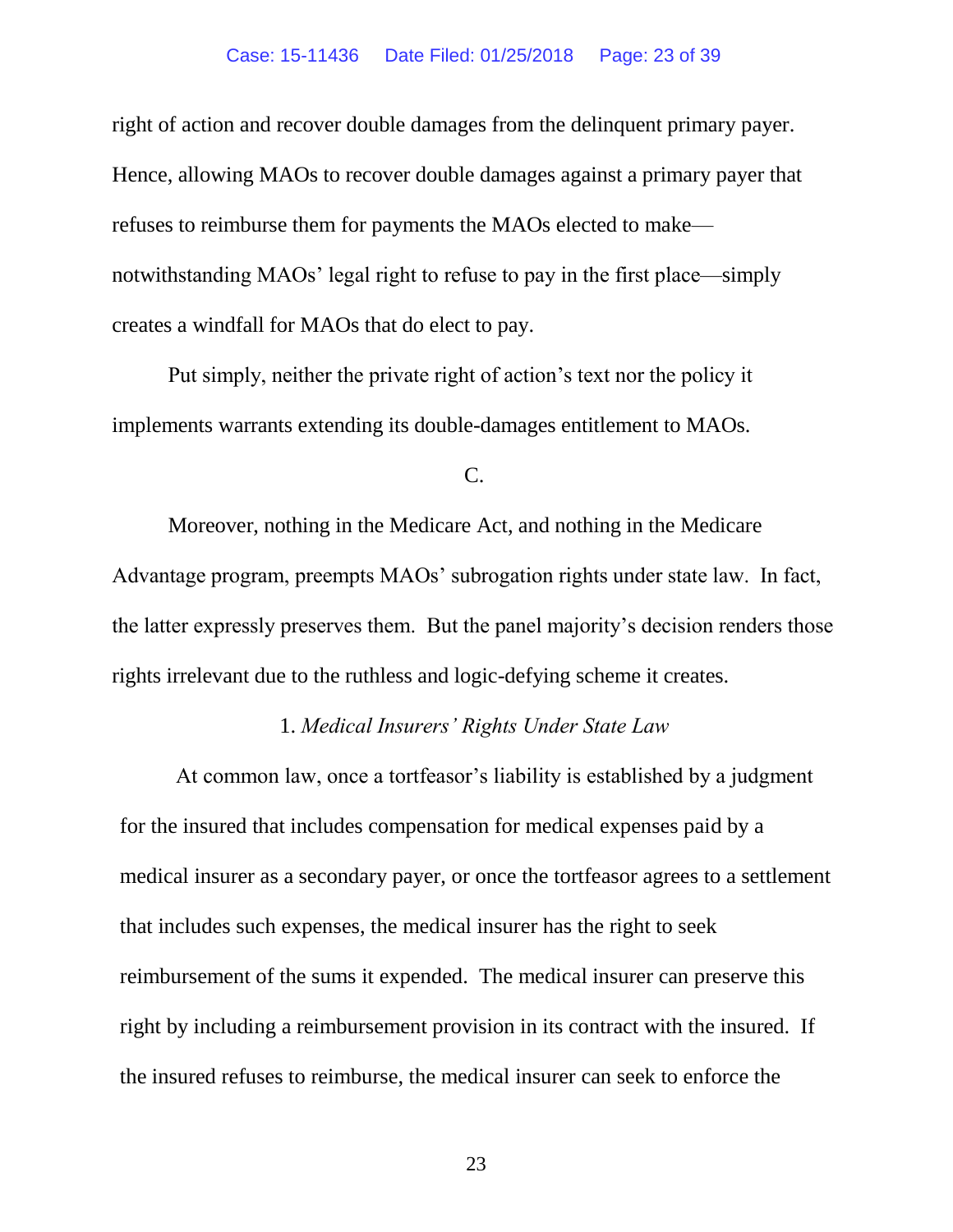contract. *See, e.g.*, Jacob A. Stein, *2 Stein on Personal Injury Damages* § 7:35 (3d ed. 2017).

In addition, many jurisdictions create a reimbursement right by operation of law, so that a medical insurer may recover the monies it paid from the insured even in the absence of a reimbursement provision in the contract. *See, e.g.*, Fla. Stat. § 768.76(4) ("A provider of collateral sources that has a right of subrogation or reimbursement that has complied with this section *shall* have a right of reimbursement from a claimant to whom it has provided collateral sources if such claimant has recovered all or part of such collateral sources from a tortfeasor." (emphasis added)); *Measom v. Rainbow Connection Preschool, Inc.*, 568 So. 2d 123, 124 (Fla. Dist. Ct. App. 1990) (explaining that "Section 768.76(1) does not require a contractual right" for an insurer to recover payments made to a plaintiff who subsequently recovers those payments from a tortfeasor). This is known as "equitable subrogation." *See* Thomas & Mootz, *supra*, at § 158.05 ("Equitable subrogation . . . is permitted in situations where fairness requires it. . . . [E]quitable subrogation rights arise simply by virtue of the payment made by the insurer [on behalf of its] insured. . . . There is no reliance on a written contract or express agreement.").<sup>8</sup>

 $\overline{a}$ 

<sup>&</sup>lt;sup>8</sup> All three states in this Circuit recognize the rights of medical insurers to seek reimbursement under both contract law and under the doctrine of equitable subrogation. Georgia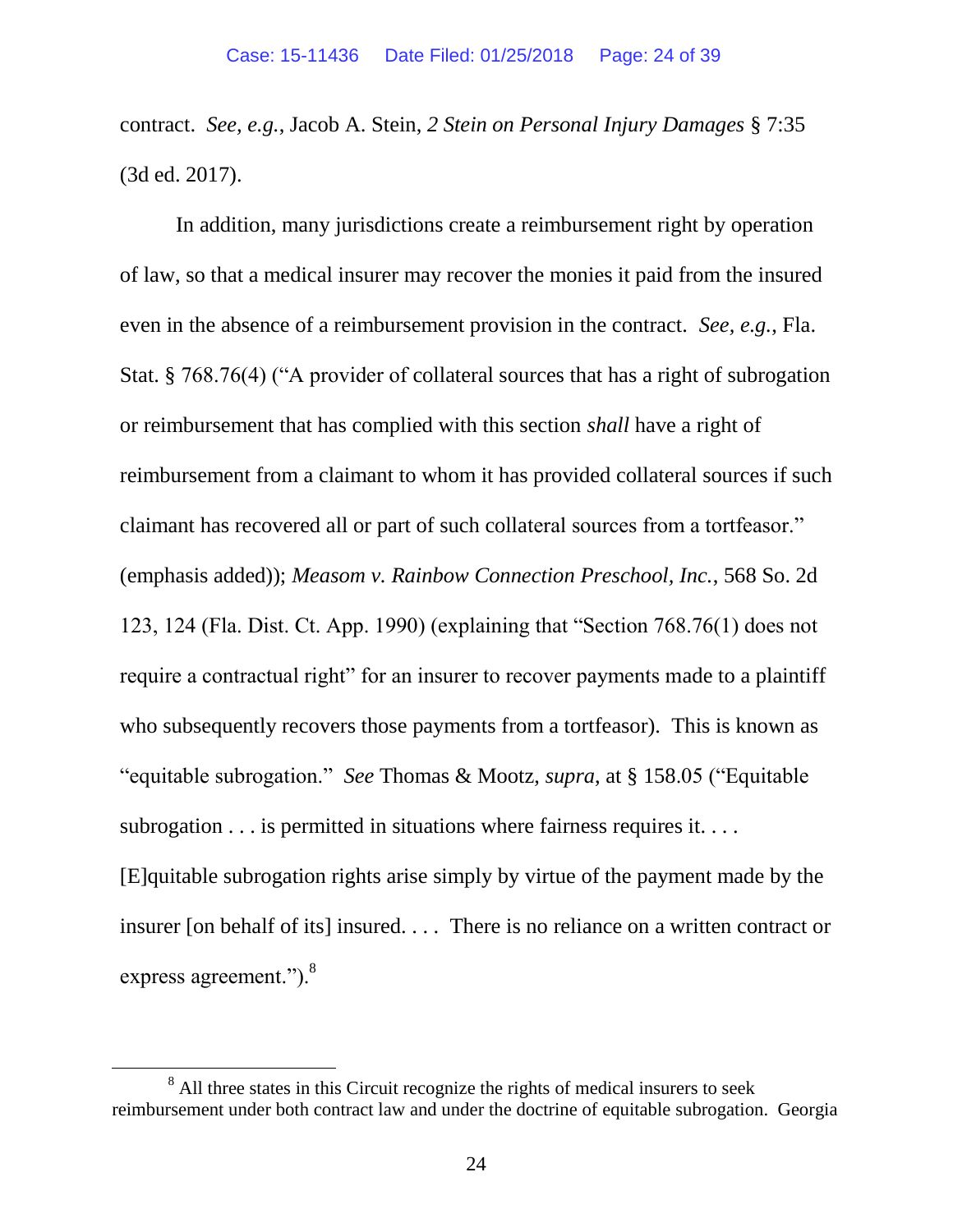Whether the medical insurer's reimbursement rights are contractual or

equitable, the medical insurer's reimbursement right arises from its relationship

with the insured. Because a tortfeasor's liability insurer has no legal relationship

 $\overline{a}$ 

recognizes contractual reimbursement by statute, as long as the plaintiff has been made whole by the judgment or settlement. O.C.G.A. § 33-24-56.1(b) states,

In the event of recovery for personal injury from a third party by or on behalf of a person for whom any benefit provider has paid medical expenses or disability benefits, the benefit provider for the person injured may require reimbursement from the injured party of benefits it has paid on account of the injury, up to the amount allocated to those categories of damages in the settlement documents or judgment, if:

(1) The amount of the recovery exceeds the sum of all economic and noneconomic losses incurred as a result of the injury, exclusive of losses for which reimbursement may be sought under this Code section; and

(2) The amount of the reimbursement claim is reduced by the pro rata amount of the attorney's fees and expenses of litigation incurred by the injured party in bringing the claim.

Georgia courts also recognize a medical insurer's right to seek reimbursement under equitable principles, to wit, preventing double recovery. *See Carter v. Banks*, 254 Ga. 550, 552, 330 S.E.2d 866, 867–68 (Ga. 1985) ("The right of subrogation can arise from one of three sources. (1) It is an equitable principle founded on the proposition that an insured ought not to collect damages for his loss from both his insurer and the tortfeasor, a double recovery. Therefore, in the eyes of equity, the insurer who has paid the insured his loss should recover from the tortfeasor. . . . (2) It may arise out of the contract between the insurer and the insured. This is sometimes referred to as "conventional subrogation." (3) The right may be declared by statute." (citations omitted)).

Alabama recognizes subrogation rights under principles of equity. *See Int'l Underwriters/Brokers, Inc. v. Liao*, 548 So. 2d 163, 164 (Ala. 1989), *opinion reinstated sub nom. Ex parte State Farm Fire & Cas. Co.*, 764 So. 2d 543 (Ala. 2000) ("Subrogation is an equitable doctrine intended to prevent the insured from recovering twice for a single injury and to reimburse the insurer for payments it made that should, in fairness, be borne by another. When the insured recovers the full amount of his damages from a third-party tort-feasor, the insurer is entitled to reimbursement of payments made on the policy." (citations omitted)). Under Alabama law, medical insurers can recover their outlays even before the plaintiff has been made whole. *Ex parte State Farm*, 764 So. 2d at 545.

Florida recognizes a medical insurer's subrogation rights under both contractual and equitable principles. Its reimbursement statute is discussed above. Like Georgia, Florida requires the plaintiff to have been made whole before his medical insurer may invoke its subrogation rights. *Humana Health Plans v. Lawton*, 675 So. 2d 1382, 1384 (Fla. Dist. Ct. App. 1996).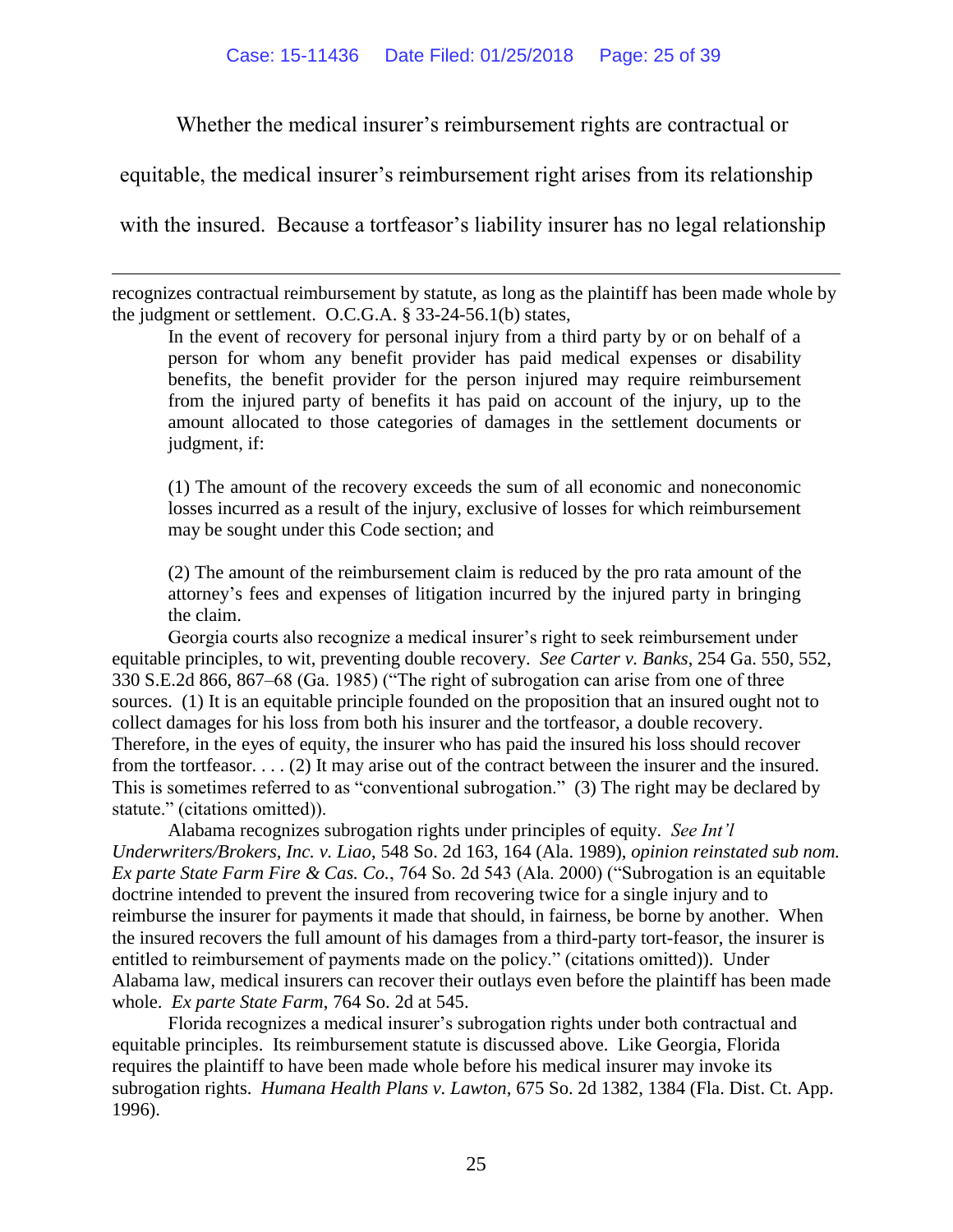with the plaintiff's medical insurer, the liability insurer owes no independent duty to reimburse the medical insurer. *See, e.g.*, O.G.G.A. § 33-24-56.1(e) ("Subrogation for medical expenses and disability payments by a benefit provider against a person at fault for injury is prohibited and no defendant or liability insurance carrier shall include any insurer seeking reimbursement . . . as a copayee on any check or draft in payment of a settlement or judgment."); 15 *Appleman on Insurance Law & Practice Archive* § 111.1 (2nd ed. 2011) ("Even though third party claimants are third-party contract beneficiaries under a liability insurance contract, these third-party claimants have no direct right to sue the liability insurer for direct payment. Absent a state statute or judicial decision, a third-party claimant cannot sue a liability insurer directly until the third party obtains a judgment against the insured or a settlement agreement."). To secure reimbursement, then, the medical insurer must go after the insured—the person with whom it has a contractual relationship.

The Medicare Advantage program preserves and codifies this common law reimbursement right for private insurers acting as MAOs. 42 U.S.C. § 1395w-22(a)(4) says an MAO that issues a secondary payment pursuant to the MSP Act "may . . . charge" either the primary payer or the insured to the extent the insured has received payment from a primary payer. Indeed, the statute says that MAOs may do so "notwithstanding any other provision of law." *Id.* Hence, the Medicare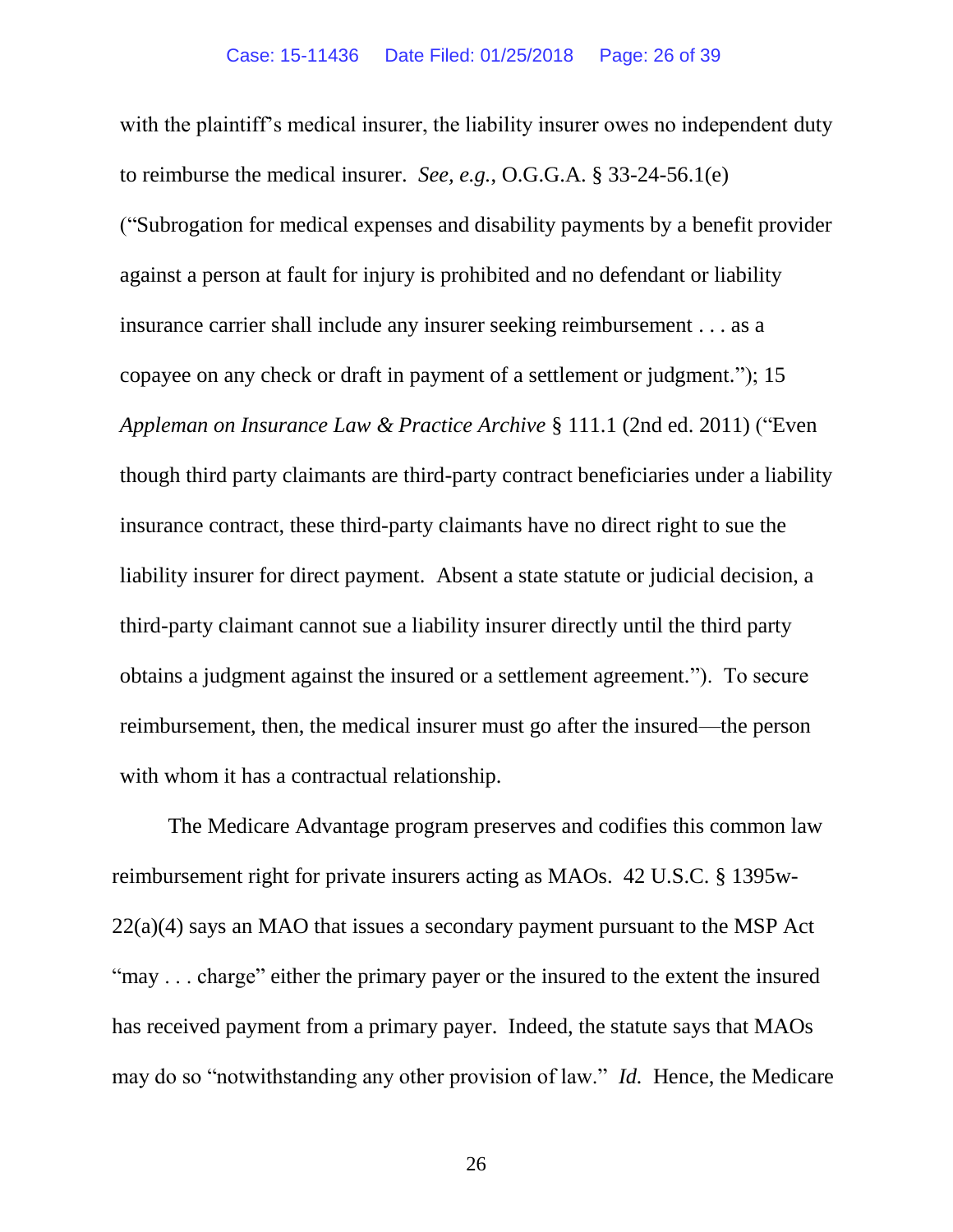Advantage statute preempts any state-law provisions that abridge the codified right of MAOs to seek reimbursement.<sup>9</sup>

## 2. *The Old Litigation Model*

The litigation model that has developed at common law reinforces these state-law rights. That model proceeds as follows. Suppose a person with medical insurance is injured as a result of a tortfeasor's conduct. The insured's medical insurer pays medical expenses on the insured's behalf. The insured (the medical insurer's subrogor) files suit against the tortfeasor, in which the insured's claim includes the medical insurer's claim for medical expenses. In such a case, the insured is effectively suing for the use and benefit of the medical insurer, the subrogee of the insured's claim.

Thus, whether they arise by contract or in equity, the medical insurer's rights in the case are derived from the medical insurer's relationship with the insured who filed the suit. The medical insurer therefore cannot independently bring its claim for expenses against the tortfeasor, because it has no legal rights as against the tortfeasor outside of its relationship with the insured. If the insured were to sue the tortfeasor for a portion of his damages and then later sue the tortfeasor a second time to recover the medical expenses paid by the medical

 $\overline{a}$ 

<sup>9</sup> This is an example of conflict preemption. *See Hines v. Davidowitz*, 312 U.S. 52, 67, 61 S. Ct. 399, 404 (1941) ("Our primary function is to determine whether, under the circumstances of this particular case, [a state] law stands as an obstacle to the accomplishment and execution of the full purposes and objectives of Congress.").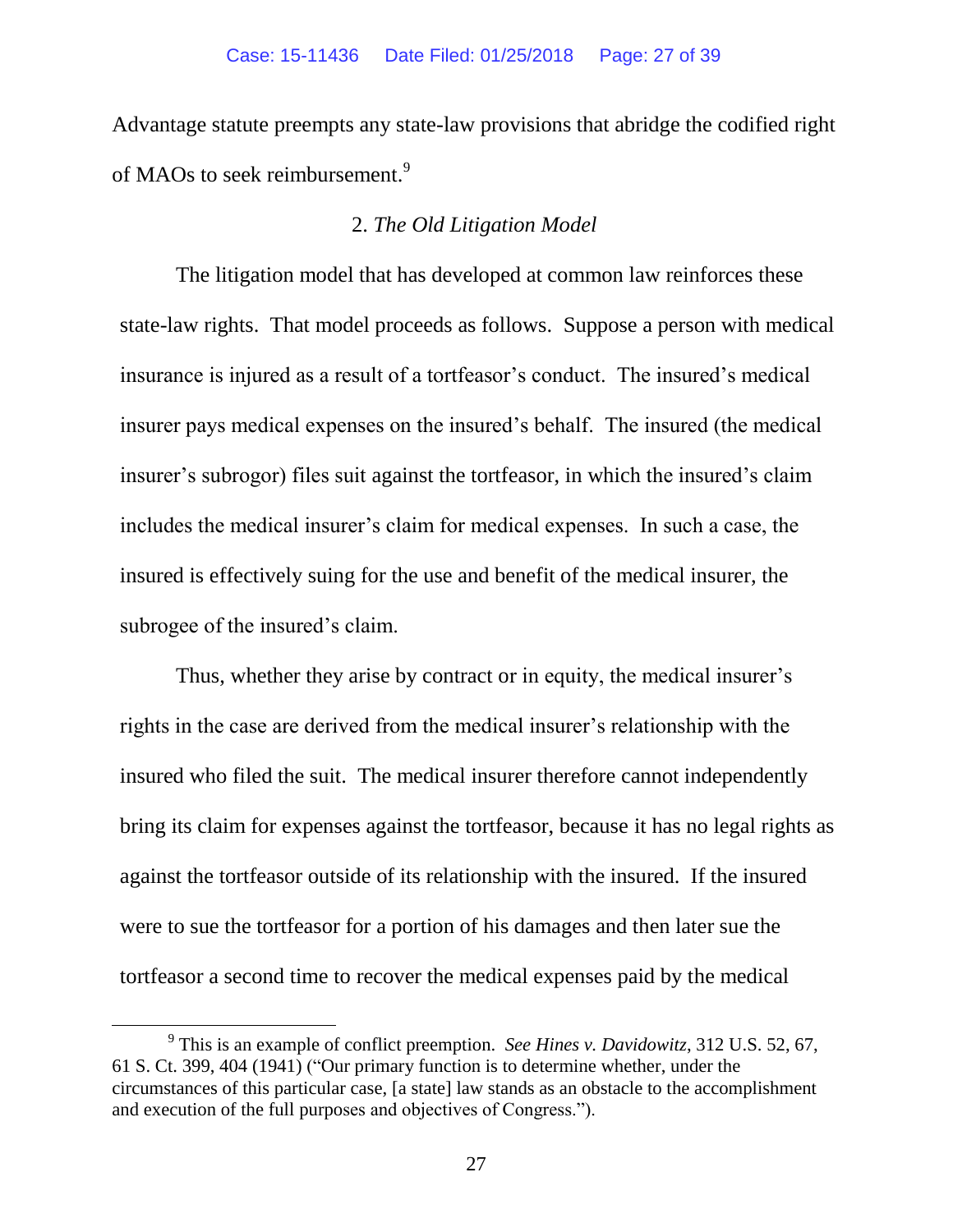#### Case: 15-11436 Date Filed: 01/25/2018 Page: 28 of 39

insurer, the insured would be barred from doing so under state rules against splitting causes of action. So, too, would the medical insurer be barred, because the medical insurer can only claim rights against the tortfeasor while standing in the shoes of the insured.

However, this limitation on the insurer's right to sue the tortfeasor does not frustrate the medical insurer's subrogation rights. State subrogation laws protect the medical insurer's interest in the insured's tort claim by allowing the insurer to intervene in the suit to obtain its share of the recovery from the tortfeasor. If the medical insurer intervenes in the insured's suit, its presence in the suit will not normally be communicated to the jury, because notifying the jury that an insurance company "owned" the insured's claim could prejudice the claim. *See, e.g.*, Ala. R. Evid. 408(a)(1) (prohibiting use of settlement offers or agreements to establish the liability of or amount owed by a party). Plus, this arrangement is often more advantageous to the medical insurer at the end of the day: recovery by the insured of other special damages like pain and suffering tends to have a multiplying effect on his recovery of medical expenses.

If the insured prevails, unless the insured and the medical insurer have agreed previously on what portion of the recovery should be signed over to the medical insurer, the court will decide how to apportion the award. *See, e.g.*, *Magsipoc v. Larsen*, 639 So. 2d 1038, 1043 (Fla. Dist. Ct. App. 1994) ("A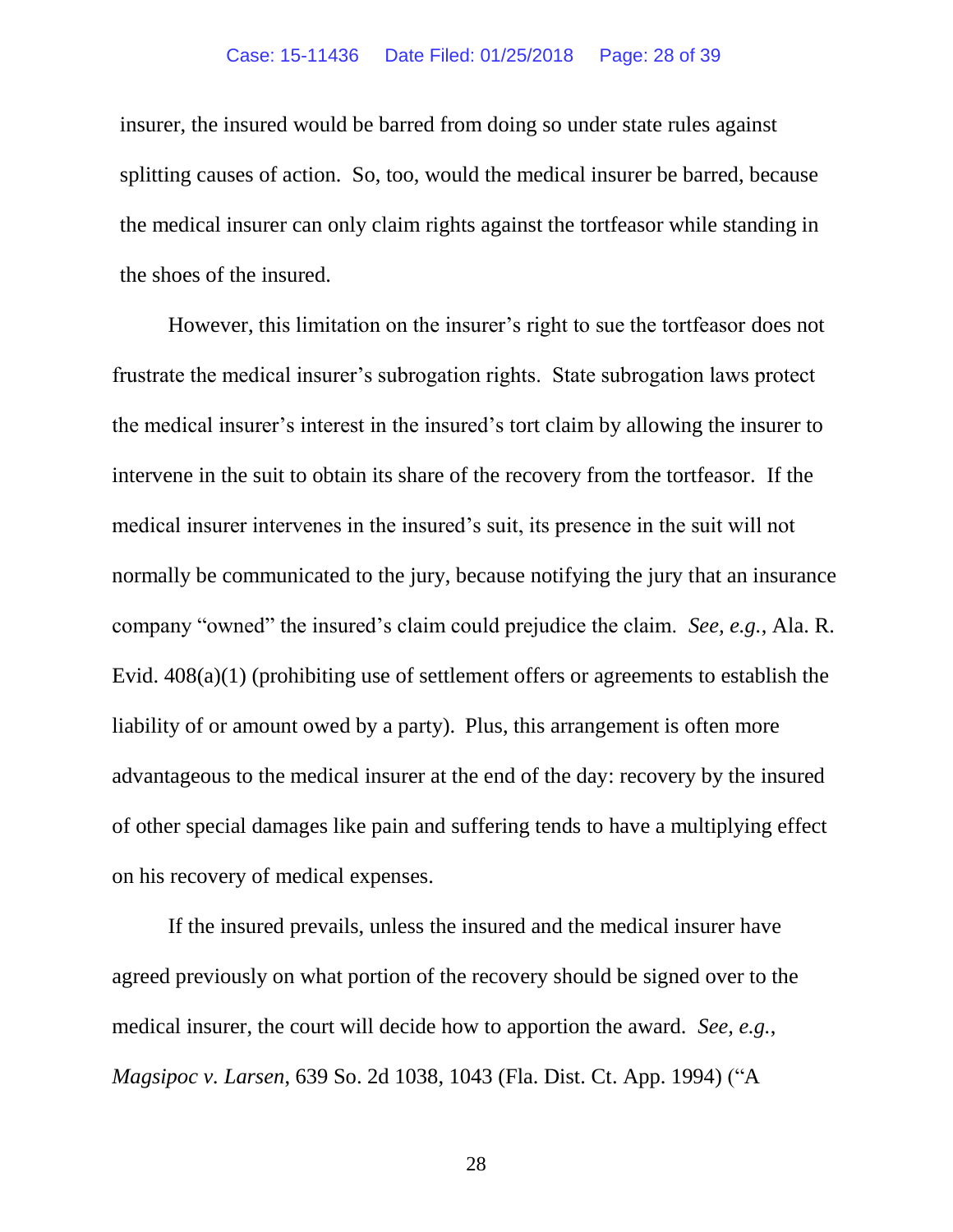preferable middle ground is to empower the trial court as a fact-finder to determine what portion (if any) of the settlement is fairly allocable to medical costs and expenses in the equitable distribution proceeding."). This gives the court discretion, in deciding how to divvy up the funds, to weigh the equities of the case, such as how much is needed to make the insured whole and whether the insured has a contractual obligation to reimburse the medical insurer for the claimed expenses.

## 3. *The Impact of This Court's Decision on the State-Law Scheme*

In light of the well-established and effective scheme detailed above, and the Medicare Advantage Act's express statutory preservation of that scheme, why would an MAO need to avail itself of the MSP Act's private right of action? Well, it wouldn't. But alas, this Court's decision renders the above provision irrelevant. As framed by the Court's decision, an MAO's reimbursement right is vastly expanded. The MAO is entitled to a strict right of full recovery from a primary payer for expenses it incurred on an insured's behalf, to the extent those expenses were proximately caused by the tortfeasor, provided only that the primary payer insured the tortfeasor's liability. An MAO may enforce this right even though the tortfeasor's insurer previously remitted the expenses in settling the insured's tort claim or in satisfying the insured's judgment.

Thus, this Court's opinion amounts to a rewriting of state insurance laws.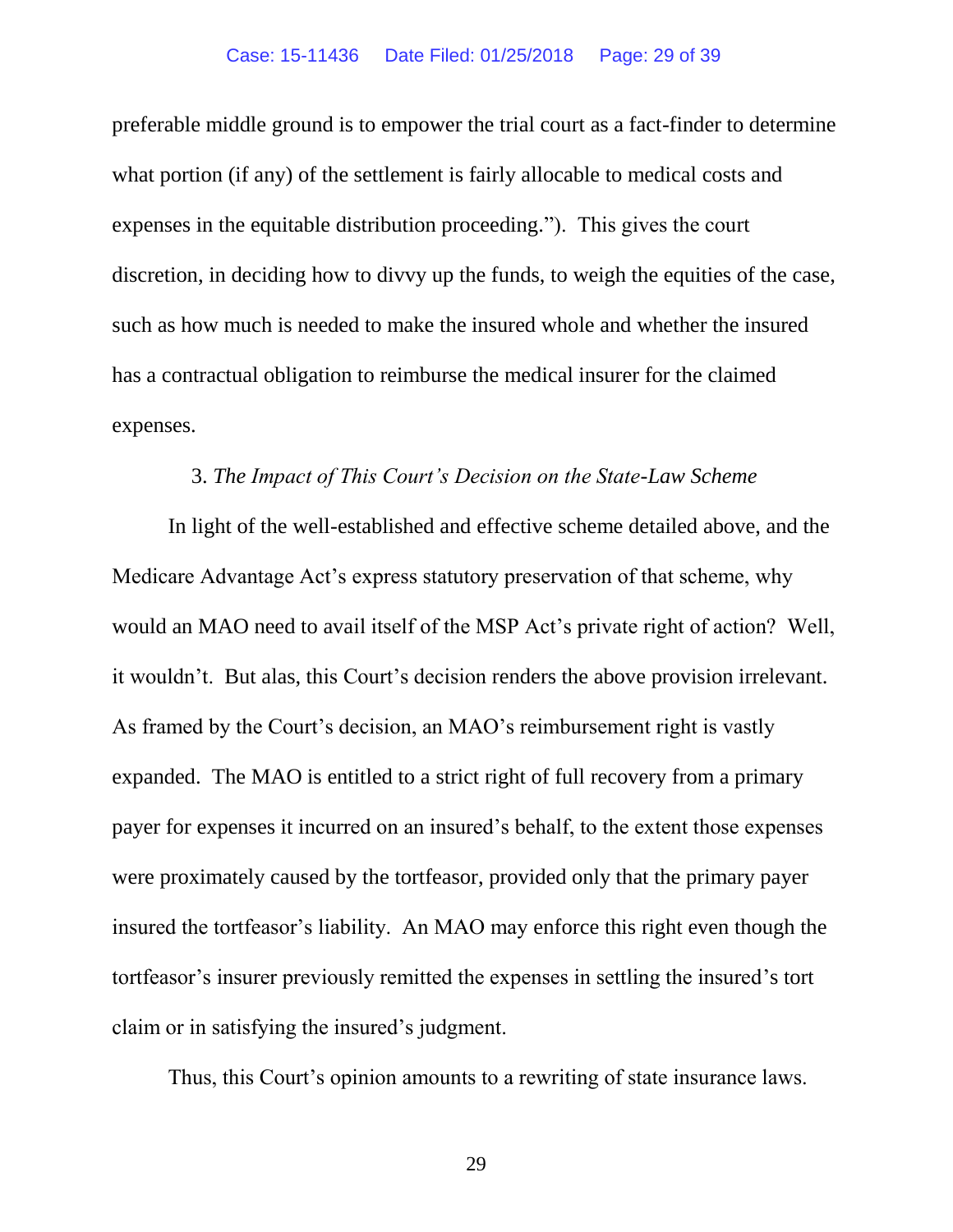An MAO who makes a secondary payment now has a right to seek reimbursement of its outlays from the tortfeasor's liability insurer that is independent of its insured's rights under tort law. Therefore, the MAO is in effect an unnamed beneficiary of the liability insurer's policy. The MAOs' rights are no longer derivative but primary.

As a result, many substantive state-law rules are rendered inoperative. In cases that ended in settlement, this has the effect of rendering releases of liability under state law a nullity, because an insured's release executed in favor of the liability insurer cannot release the liability insurer from the reimbursement responsibility it has to MAOs that is independent of its responsibilities to recompense the insured. And state laws precluding the use of a compromise settlement to establish a tortfeasor's (and thus the liability insurer's) liability are no longer of moment. *Au contraire*, a liability insurer's execution of a settlement agreement *creates* its liability to the MAO.

In cases that ended in judgment, satisfaction of the judgment by the liability insurer does not alter the MAO's right to seek reimbursement from the liability insurer after the fact. Normally, "satisfaction of [a] judgment on the record extinguishes the claim and ends the controversy." 47 *Am. Jur. 2d Judgments* § 766. Not so here. The MAO's "controversy" with the liability insurer cannot end with termination of the insured's "controversy," because the two "controversies"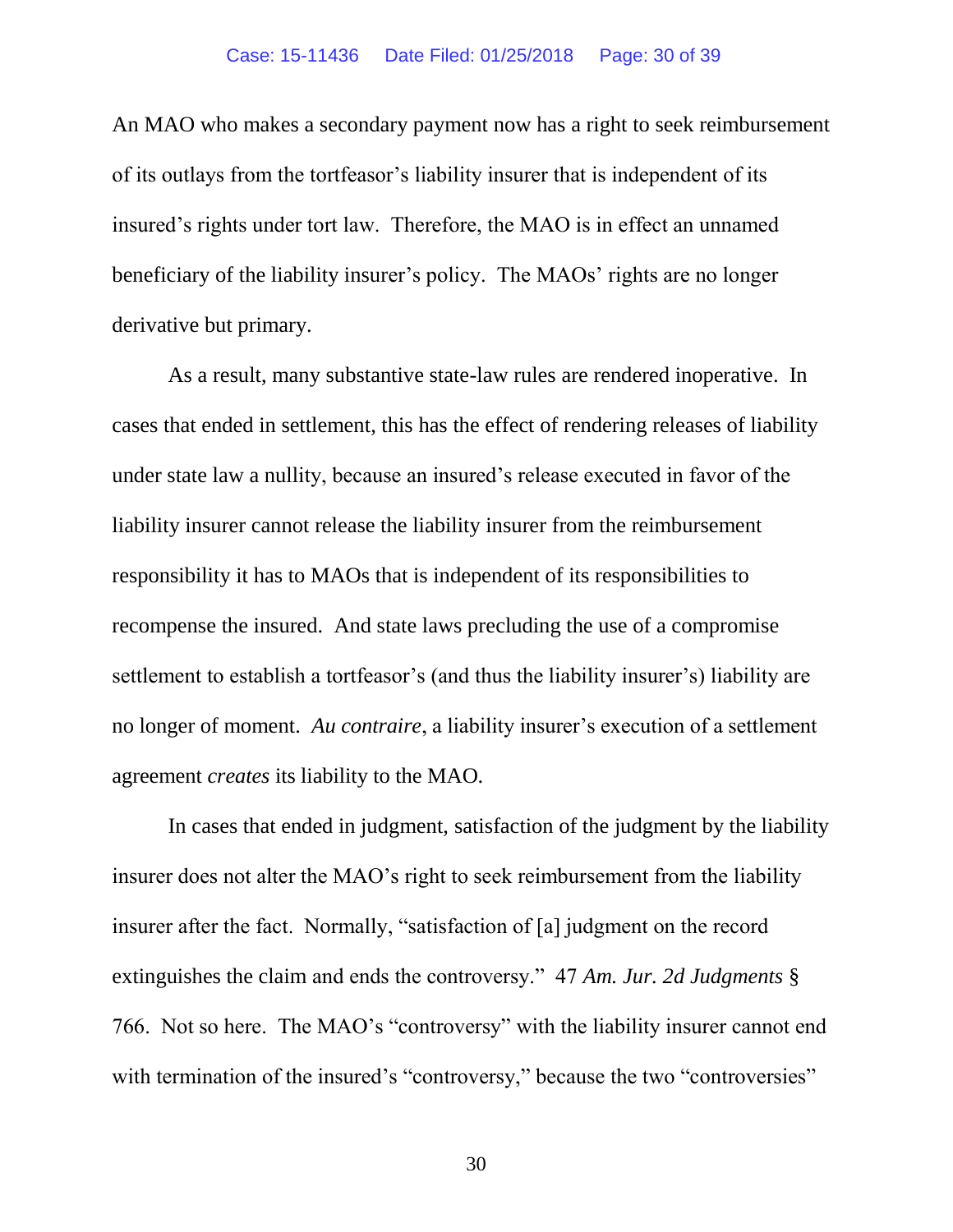#### Case: 15-11436 Date Filed: 01/25/2018 Page: 31 of 39

are unrelated to one another. Unrelated, that is, with one glaring exception: the liability insurer's duty to reimburse the MAO is triggered by the termination of its controversy with the insured, because any resolution of that case operates as a *de jure* adjudication of its liability to the MAO.

So, too, does the private right of action, as interpreted by the Court, render inoperative the corollary rule against splitting causes of action. *See* Philip J. Padovano, 5 *Florida Civil Practice* § 3:6 (2018) ("All damages flowing from an event or transaction must be claimed in a single lawsuit. . . . [T]he courts have said that a party may not split an action arising from a single event into two or more claims for damages."). Here, not only is a separate cause of action over the same conduct authorized; the majority's rule works such that a judgment in one suit *creates* the basis for a second, split cause of action over the same conduct.

In addition, state equitable doctrines preventing unjust enrichment of the insured have no bearing in the Medicare Advantage context. Because an MAO has an independent right to seek reimbursement of its outlays from the tortfeasor's liability insurer, it need not seek reimbursement from its insured if the insured recovered those outlays from its tort suit. The insured can keep the portion of the settlement or judgment that would have been apportioned to the medical insurer under the former litigation model. Hence, as illustrated by the result of the instant case, double recovery is now permitted.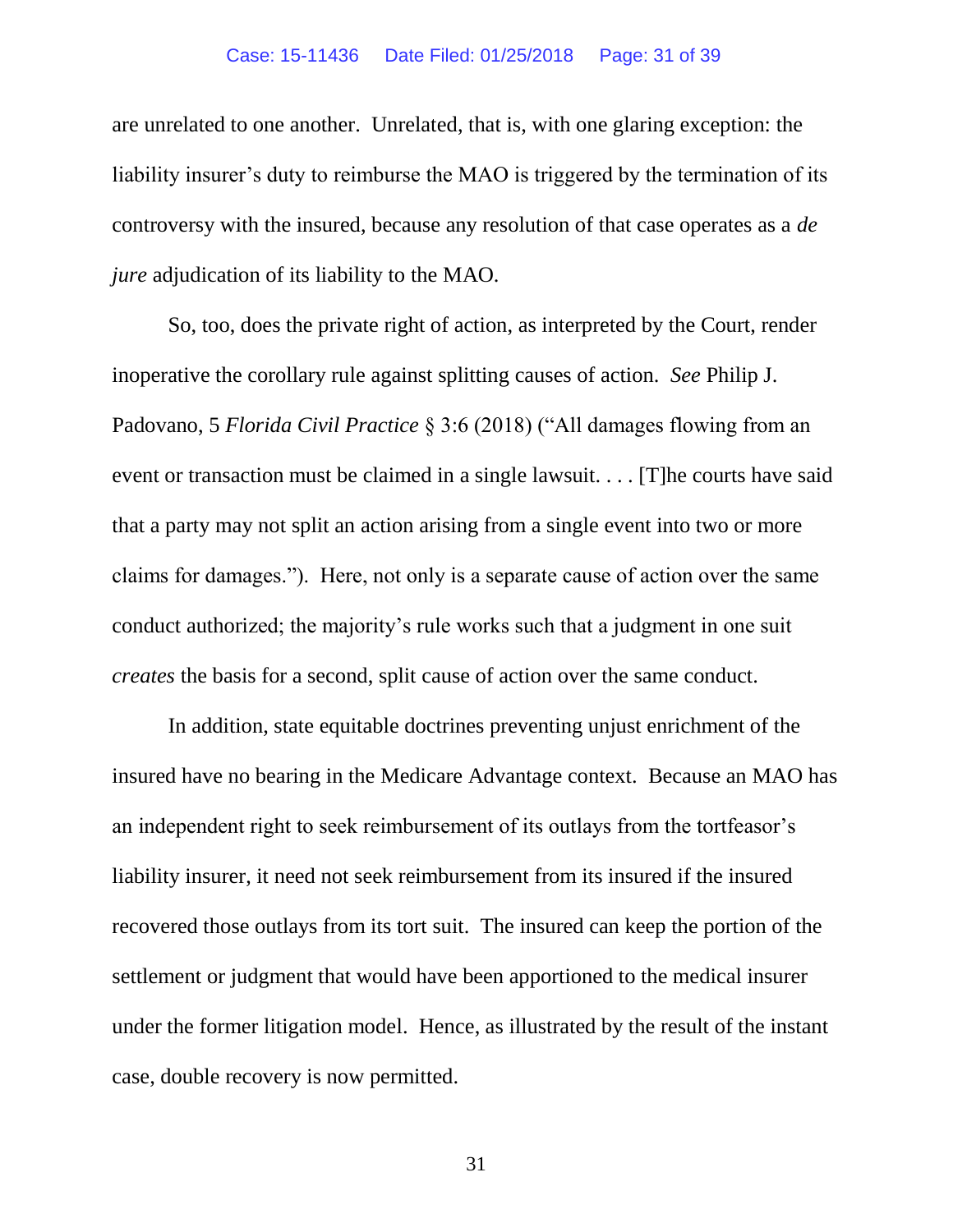## 4. *This Court's New Litigation Model*

As a result of these sweeping changes to the old scheme, the litigation model must adapt as well. To begin, settlements will be virtually eliminated. *See infra* p. 29. Suppose the case does not settle and is tried. The insured obtains a judgment, which includes the MAO's expenses, against the tortfeasor, and the liability insurer satisfies the judgment. The judgment established the liability insurer's responsibility to reimburse the MAO; hence, the MAO—having remained silent during the insured's controversy with the tortfeasor—demands payment from the liability insurer. Since it already paid the MAO's outlays to the insured in satisfaction of the judgment, the liability insurer may refuse to pay the MAO. If it does so, the MAO can sue the liability insurer for double damages. If the liability insurer defends on the ground that *res judicata* bars the MAO's claim, the liability insurer will lose. Although the injury giving rise to the MAO's payment of medical expenses on behalf of the insured has already been litigated, the MAO's independent right of reimbursement from the liability insurer is untouched by that prior litigation. If the liability insurer defends on the basis of the common law rule against splitting a cause of action, it will still lose. Although the same series of events that gave rise to the MAO's reimbursement claim was already litigated and the insured's tort claim included the MAO's outlay (meaning that a separate suit brought by the insured would normally constitute a split cause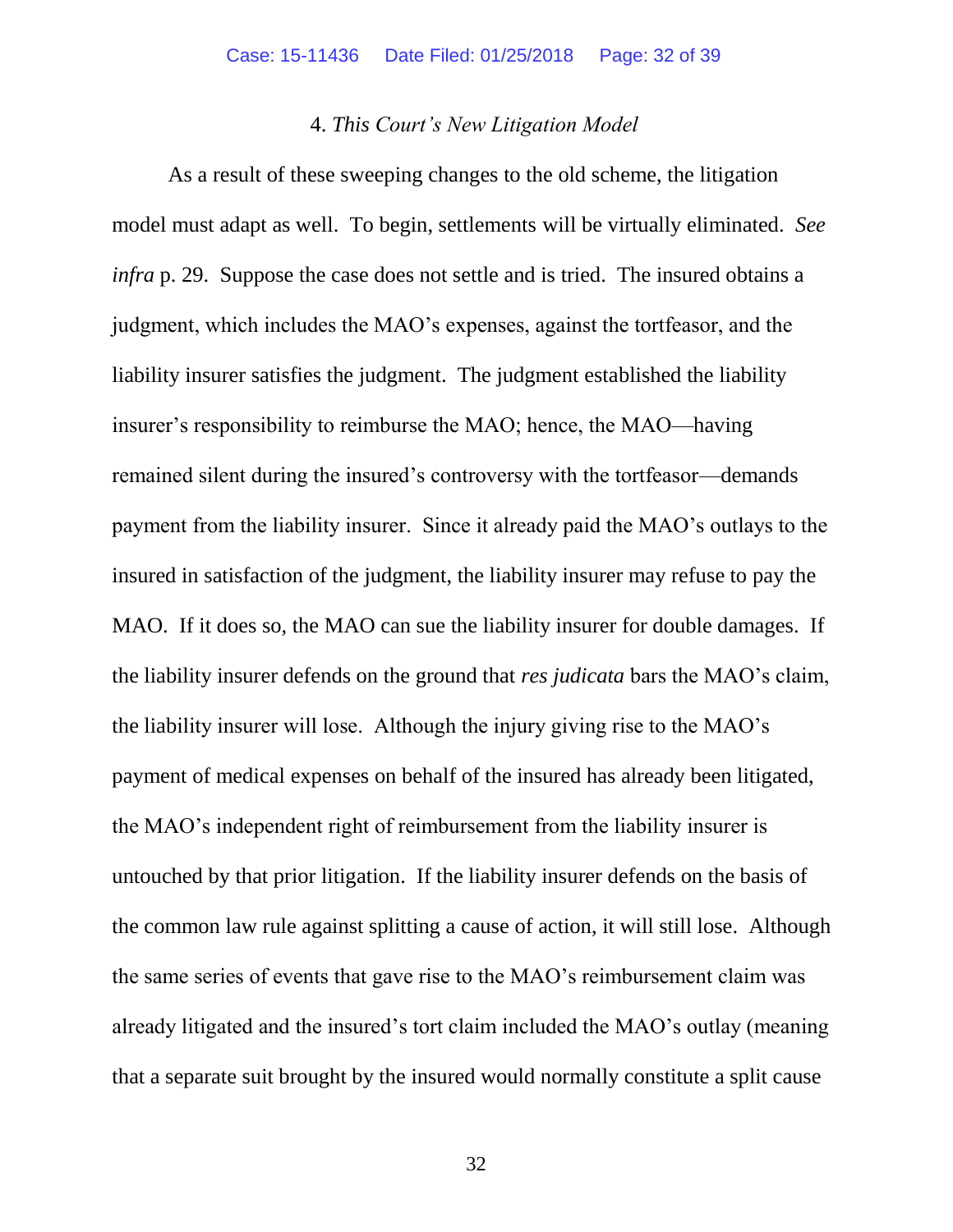#### Case: 15-11436 Date Filed: 01/25/2018 Page: 33 of 39

of action), there is no split cause of action because the MAO's reimbursement right is no longer derivative of the insured's right to recover in tort. Hence, the causes of action are separate.

To recapitulate, the results of the insured's judgment against the tortfeasor are as follows. First, the insured gets to keep the portion of the judgment representing the MAO's outlay. Second, and as a result of the first, the liability insurer must pay double. What it paid to the insured is irrelevant with respect to what it owes the MAO. Third, state laws precluding the MAO's suit on the basis of *res judicata* are effectively nullified. Finally, state laws prohibiting the splitting of causes of action are similarly nullified. This is this Court's new litigation model.

### 5. *How the Court's Decision Will Impact Litigant Conduct*

These upheavals of state law will change many behaviors. To begin, a liability insurer settles an insured's case at its own peril. As a result of MAOs' independent reimbursement right, to avoid double payment of an MAO's outlay, the insurer must conduct a comprehensive investigation to ferret out the possibility of an MAO's involvement immediately upon receiving an insured's demand for compensation. Even if it does so and discovers nothing, it will be on the hook if an MAO later comes calling. Further, in a case in which an MAO is involved, the liability insurer simply will not settle unless the MAO and the insured agree on the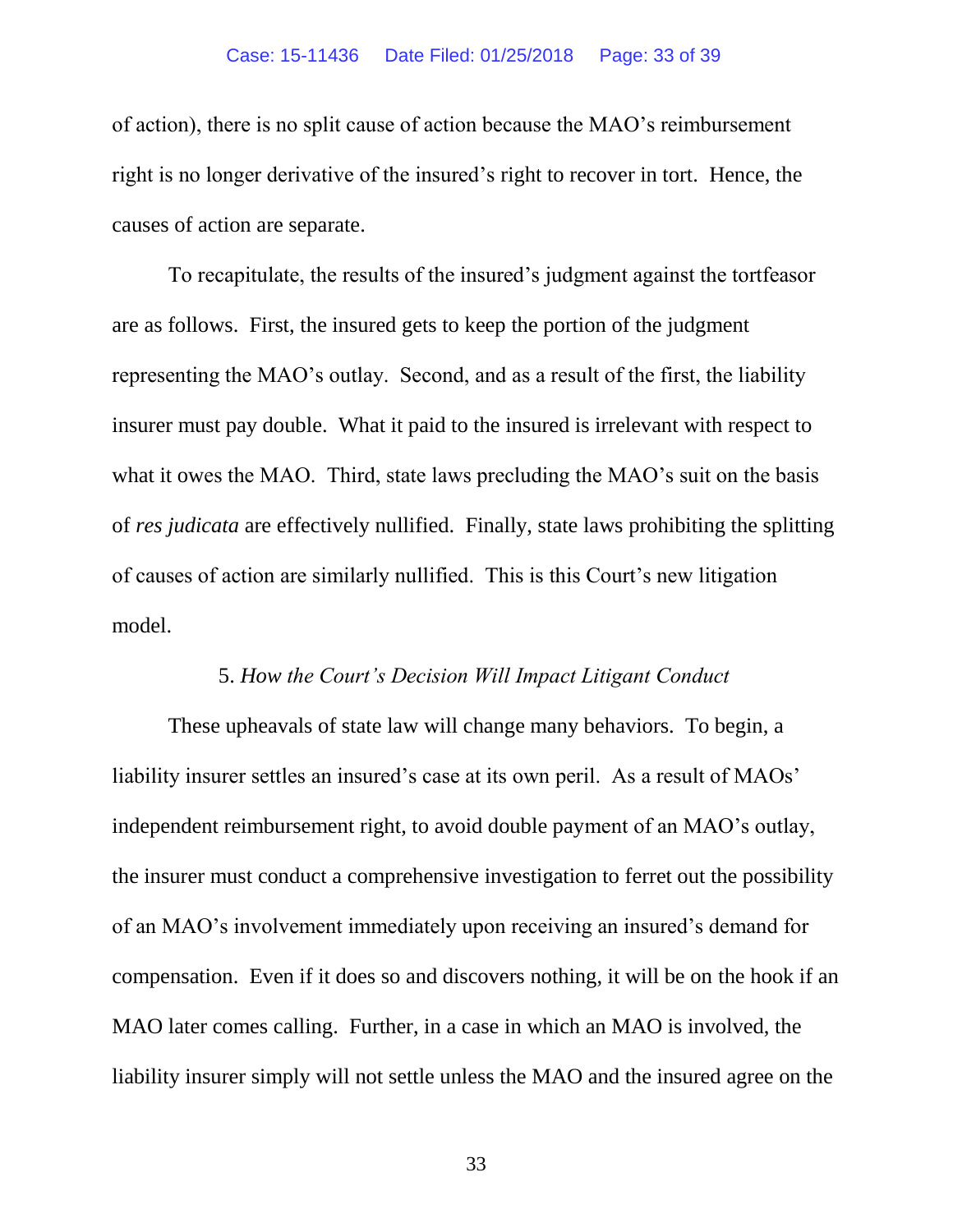amount that will go to the MAO upon payment and unless the settlement expressly makes the MAO a payee of that amount.

If the parties do not reach a compromise and the insured's case goes to trial, absent modification of state judgment rules, the liability insurer will likely end up paying the MAO's expenses twice if it loses the case. Because the MAO is not a subrogee and enjoys an independent cause of action, the trial court would have no basis under current state law to distribute any part of the insured's recovery to the MAO. The MAO would have no reason to submit to the trial court's "jurisdiction," anyway. It can receive full reimbursement and double damages from the liability insurer in a separate suit if the liability insurer refuses to pay it after completion of the insured's suit. So it would have no need to intervene; indeed, the lucrative prospect of double damages *incentivizes* MAOs to remain silent while their insureds proceed with litigation. Why would an MAO get involved in its insured's lawsuit and try to recover its outlays when it can wait the litigation out and then seek double its outlays later?

The states in this Circuit will have to adopt new procedures to prevent duplicate litigation of this sort. To prevent forcing liability insurers to make double payments of MAOs' outlays, state law must bar insureds from including any sums expended by MAOs in their damages claims. If that rule does come into existence, liability insurers must be able to invoke that bar at trial in order to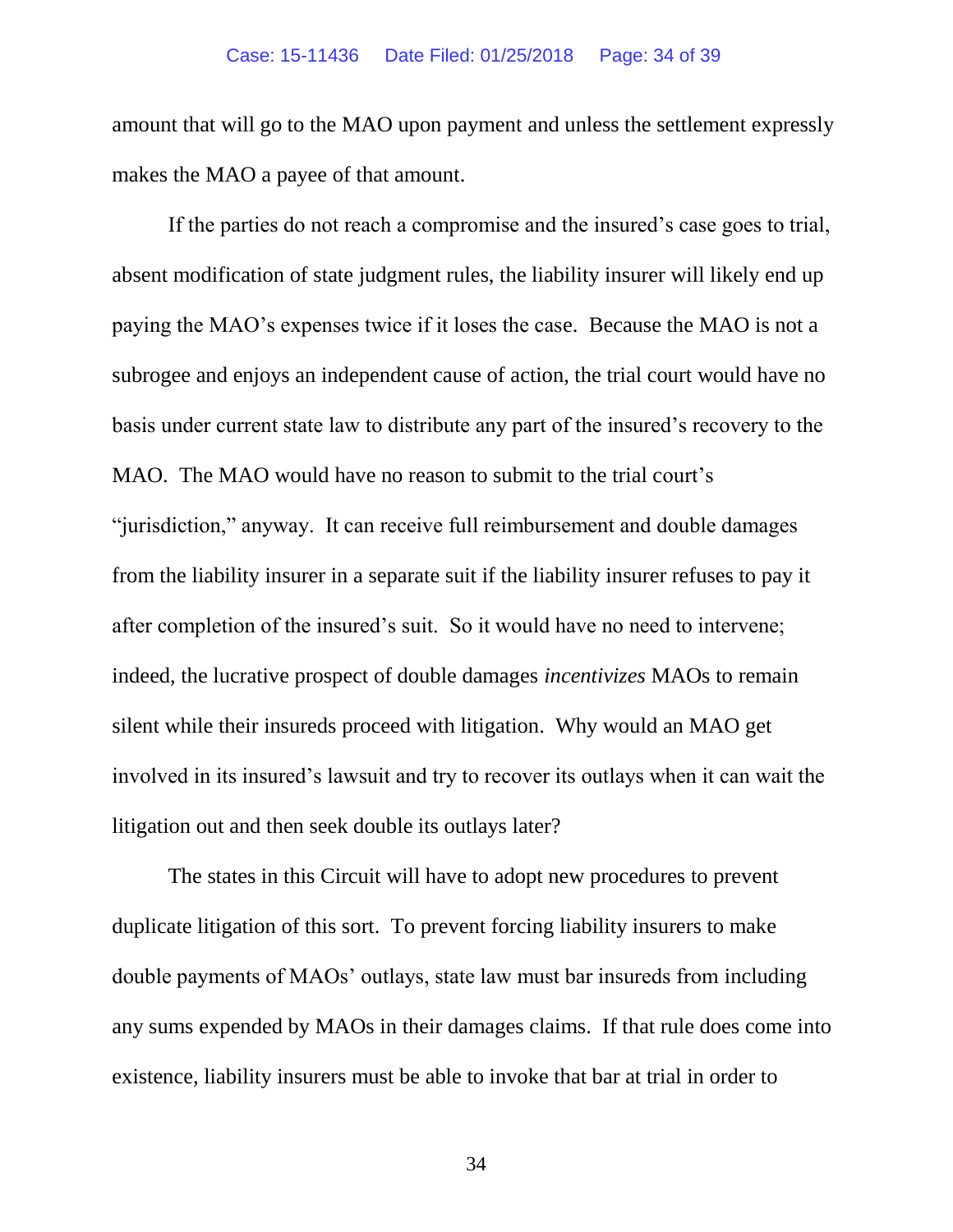#### Case: 15-11436 Date Filed: 01/25/2018 Page: 35 of 39

protect themselves. Thus, during litigation, a liability insurer will have to determine which of the insured's claimed expenses might have been paid by an MAO, which means additional discovery time and effort.

Alternatively, state law could require special verdicts that allow for specification of MAOs' expenses. In such a case, a liability insurer would pay the MAO the amount of the special verdict as part of its satisfaction of the judgment. If the MAO later tried to file a separate reimbursement suit, the liability insurer could plead collateral estoppel. This remedy presumes, however, that an MAO will be revealed during the course of litigation. And as the facts of the instant case demonstrate, that is far from a foregone conclusion.

## *6. How the Court's Decision Will Affect the Insurance Industry*

Liability insurers will have to adapt quickly to this Court's decision. Every liability insurer in this Circuit will have to account for the fact that their policies will necessarily include MAOs as unnamed beneficiaries. In fact, this coverage might or might not spring into action in any case in which their policyholders commit a tort, because an MAO could come knocking in any such case. And, because there could be a mistake by any liability insurer as to what it owes an MAO, all liability insurers must account for the possibility of double damages. They must therefore build these additional risk factors into their actuarial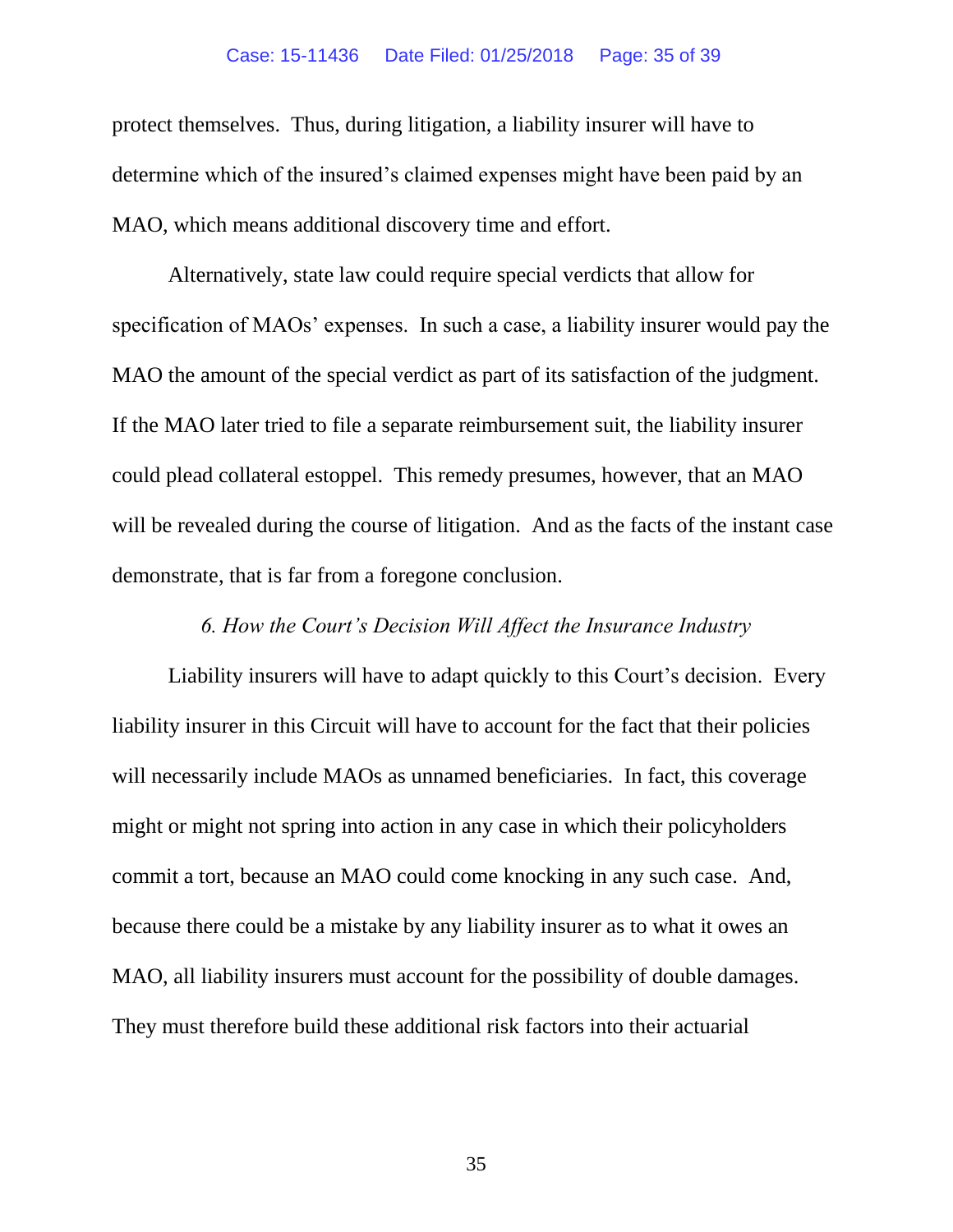#### Case: 15-11436 Date Filed: 01/25/2018 Page: 36 of 39

 $*$  \*  $*$  \*

calculations, meaning of course that the risk will ultimately be passed on to consumers in the form of higher premiums.

This is a statutory interpretation case. Congress applied the MSP Act's secondary payment scheme to Medicare Advantage, which means that MAOs can make secondary payments pursuant to that scheme, for which primary payers are responsible. This Court's task was to determine whether Congress provided a means for MAOs to enforce primary payers' responsibility. The Court's first step in deciding that question should have been to consider how MAOs' recovery rights under Medicare Advantage harmonize with the Government's recovery rights under the MSP Act's provisions. *See* Antonin Scalia & Bryan A. Garner, *Reading Law* 252 (2012) ("Any word or phrase that comes before a court for interpretation is . . . part of an entire *corpus juris*. . . . Hence laws dealing with the same subject . . . should if possible be interpreted harmoniously.").

Had it done so, the Court would have realized that Congress intended to, and did, protect MAOs acting as secondary payers by preserving their state-law subrogation rights. Congress manifested this intent in 42 U.S.C. § 1395w-22(a)(4), which protects MAOs' right to include a subrogation clause in their contracts with insureds. But the Court ignored this provision. It interpreted the Medicare Advantage scheme as if § 1395w-22(a)(4) did not exist, as if MAOs would have no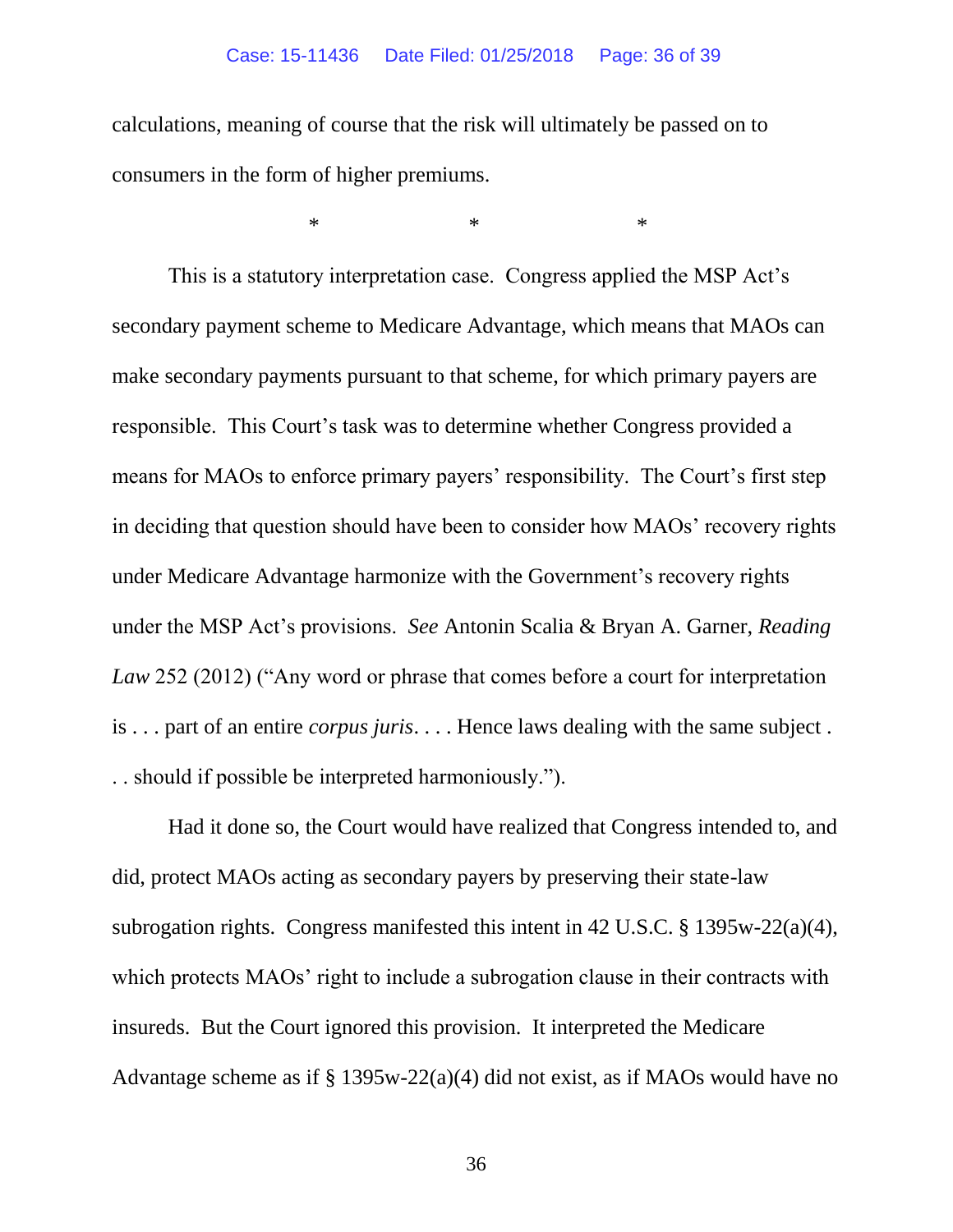#### Case: 15-11436 Date Filed: 01/25/2018 Page: 37 of 39

reimbursement rights without extension of the private right of action to protect them. And so the Court construed MAOs' rights as secondary payers under Medicare Advantage to be the same as the Government's rights as a secondary payer under the traditional Medicare scheme.

So now we have two models. Under one model, the  $\S 1395w-22(a)(4)$ model, an MAO can recover its outlay by standing in the shoes of its insured and suing a liability insurer *as part of* its insured's tort action. If it follows this model, the MAO is subject to a number of rules designed to ensure justice is done in the case, including the rule barring recovery by the MAO unless and until the insured has been made whole and the requirement that the court apportion the insured's recovery as the equities dictate. This model has worked for many years and in many contexts; indeed, MAOs use this model all the time to recover their outlays when they make secondary payments to insureds who don't have Medicare Advantage.

Under the other model, the model created by the Court's interpretation of the private right of action, 42 U.S.C. § 1395y(b)(3)(A), an MAO can recover its outlay from the liability insurer directly. It may do so not on the basis of rights derivative of the insured, but by its own rights and at its own option. And it may do so notwithstanding the tortfeasor's denial of liability and regardless of whether the insurer has already paid the MAO's outlays to the insured. And there are no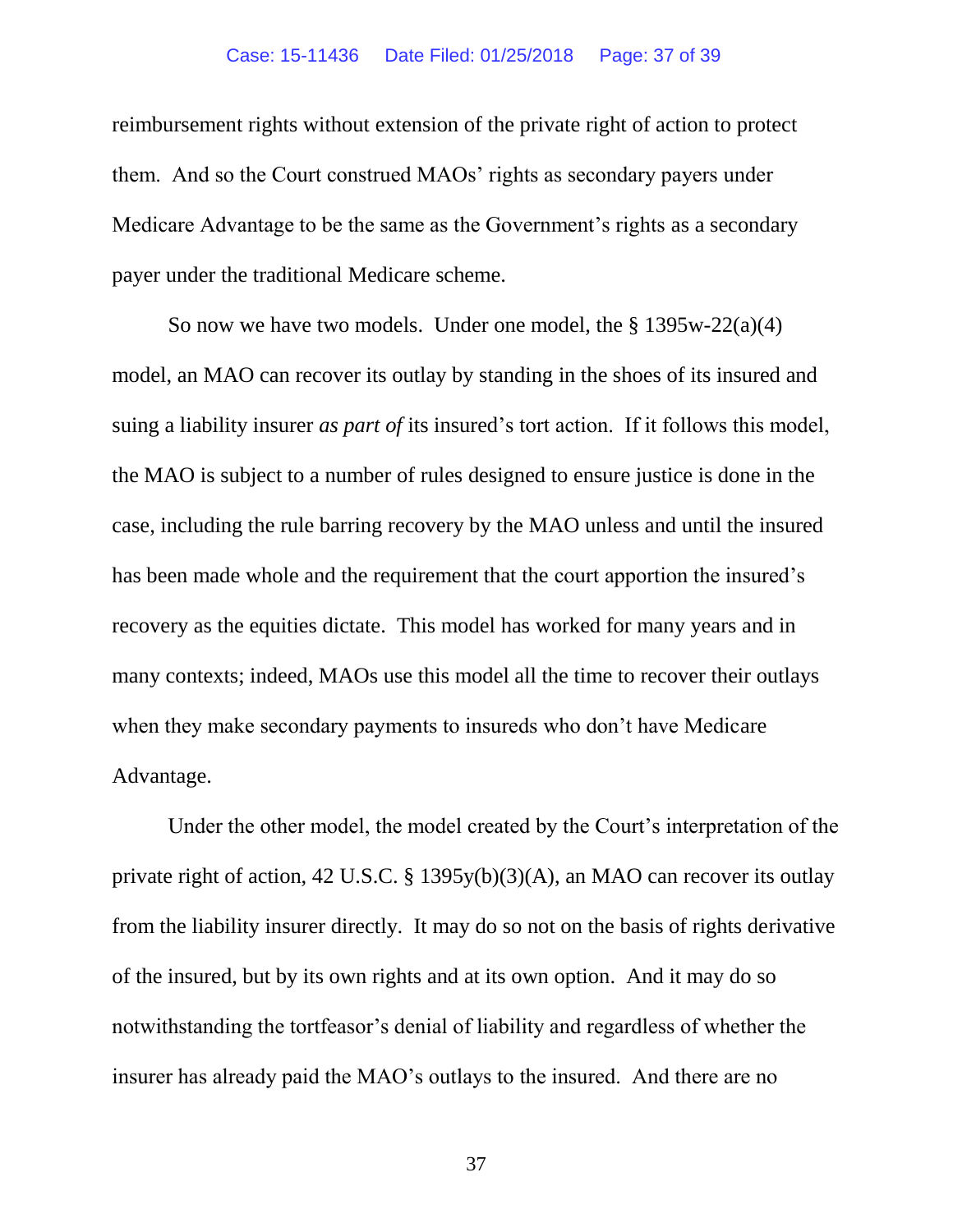#### Case: 15-11436 Date Filed: 01/25/2018 Page: 38 of 39

equitable restrictions on this new model: the MAO need not submit to court apportionment. Moreover, double recovery by the MAO's insured is just fine. On top of all that, if the liability insurer balks for any reason, the MAO may recover *double* its outlays.

MAOs now have these two options for obtaining reimbursement. They are free to choose either one. Is there any question as to which one they will pick? Of course not. MAOs will always choose the option that avoids all of the rules that could be disadvantageous to an MAO, imposes no new costs or limitations on the MAO, and might provide double recovery. That model is the new one. So while the old model, the state-law scheme that Congress protected in  $\S 1395w-22(a)(4)$ , will stay on the statute books, it will be rendered inoperative in all practical respects, because no MAO in its right mind will use it.

This Court has handed down an extraordinary decision. Is it possible that Congress did not realize when creating Medicare Advantage that it did not need to protect MAOs' subrogation rights under state law, because it had, seventeen years earlier, used its crystal ball to preemptively provide them with the same protections as the Government when acting as a secondary payer? I find nothing in the MSP Act's plain text, its statutory context, or its underlying policy that suggests Congress acted in such a Sibylline manner. Thus, I would revisit the Court's decision.